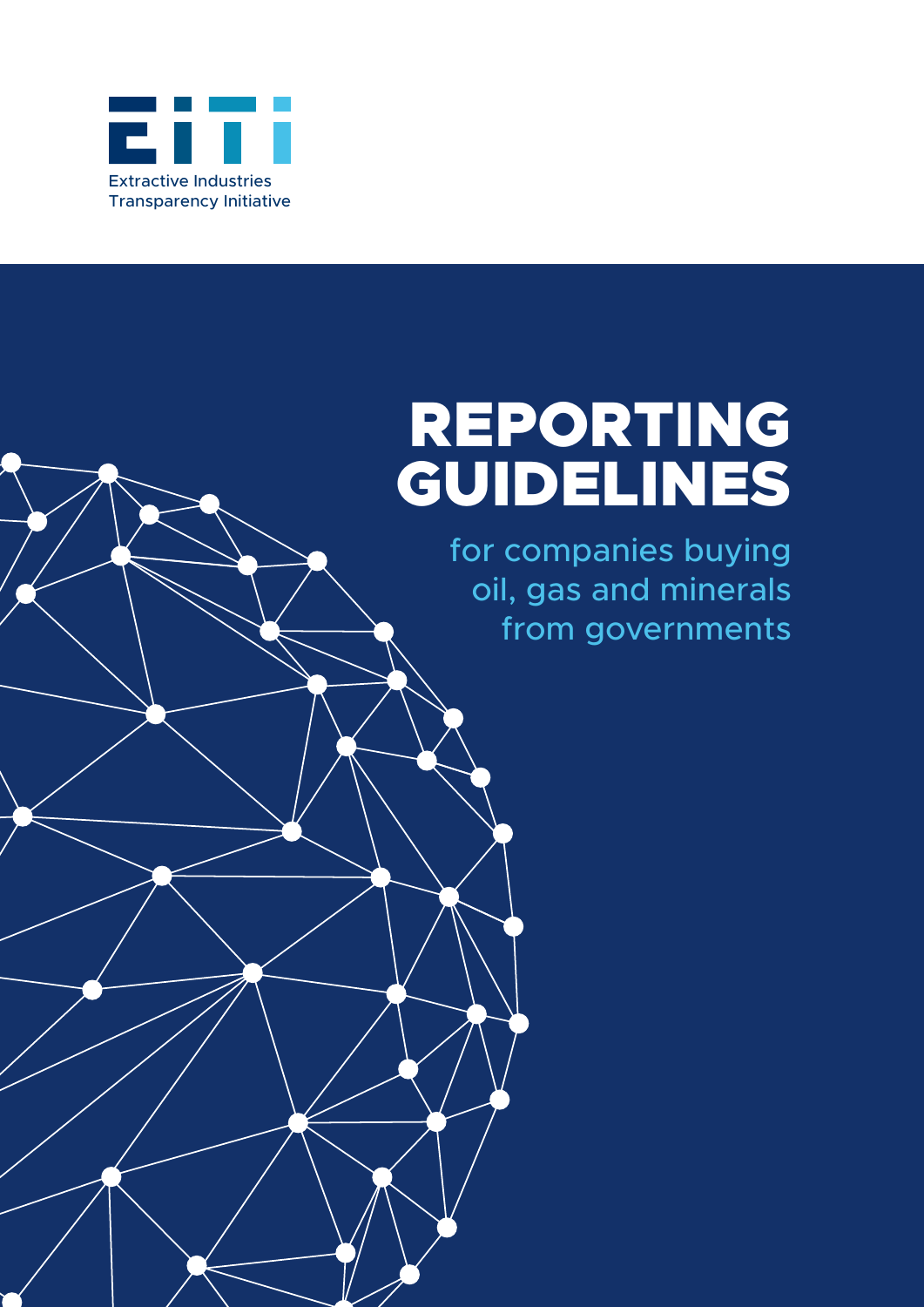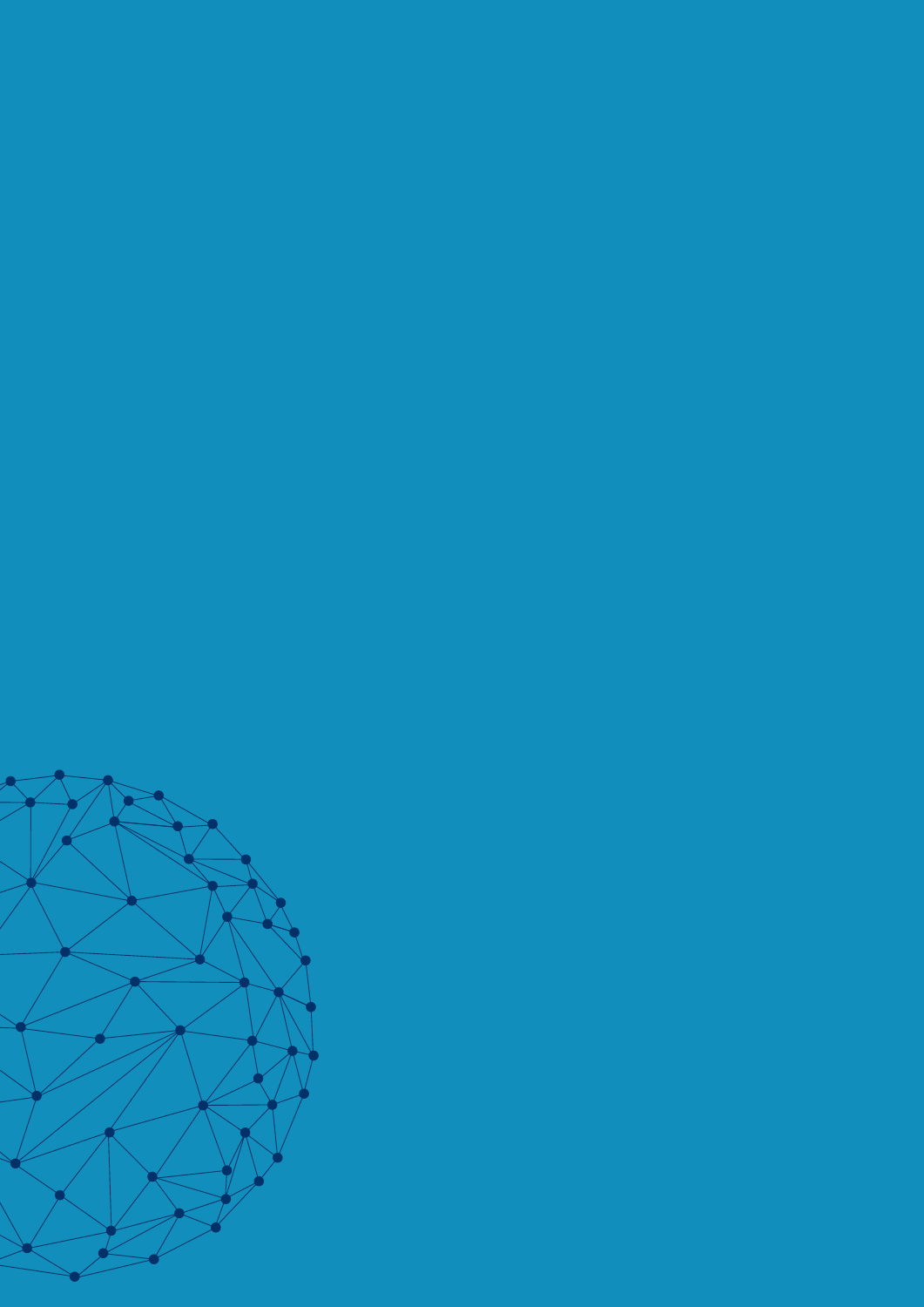# REPORTING GUIDELINES

for companies buying oil, gas and minerals from governments



September 2020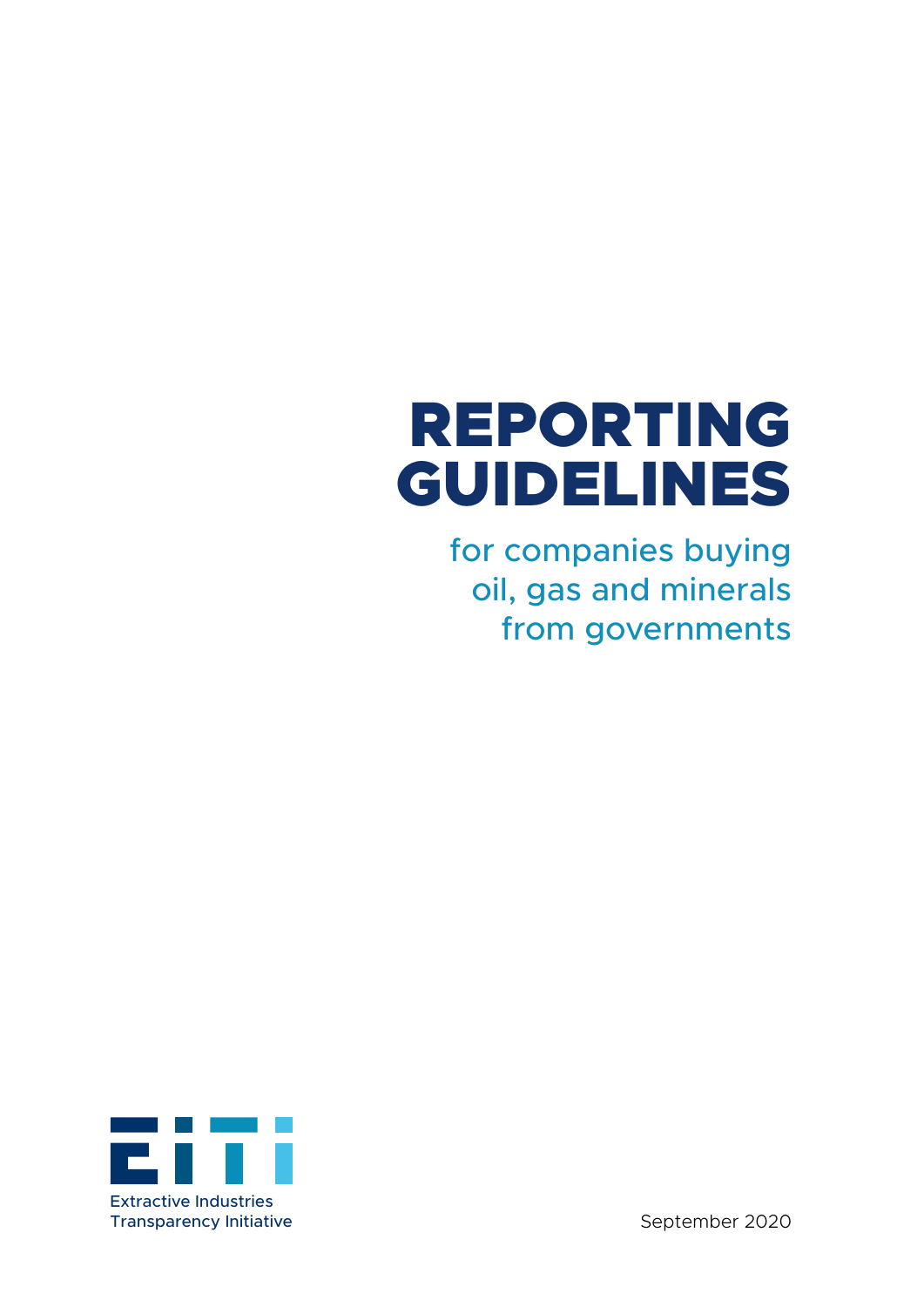These guidelines are issued by:

EITI International Secretariat Rådhusgata 26, 0151 Oslo, Norway +47 222 00 800 [secretariat@eiti.org](mailto:secretariat@eiti.org)

 $\lambda$ 

 $\blacklozenge$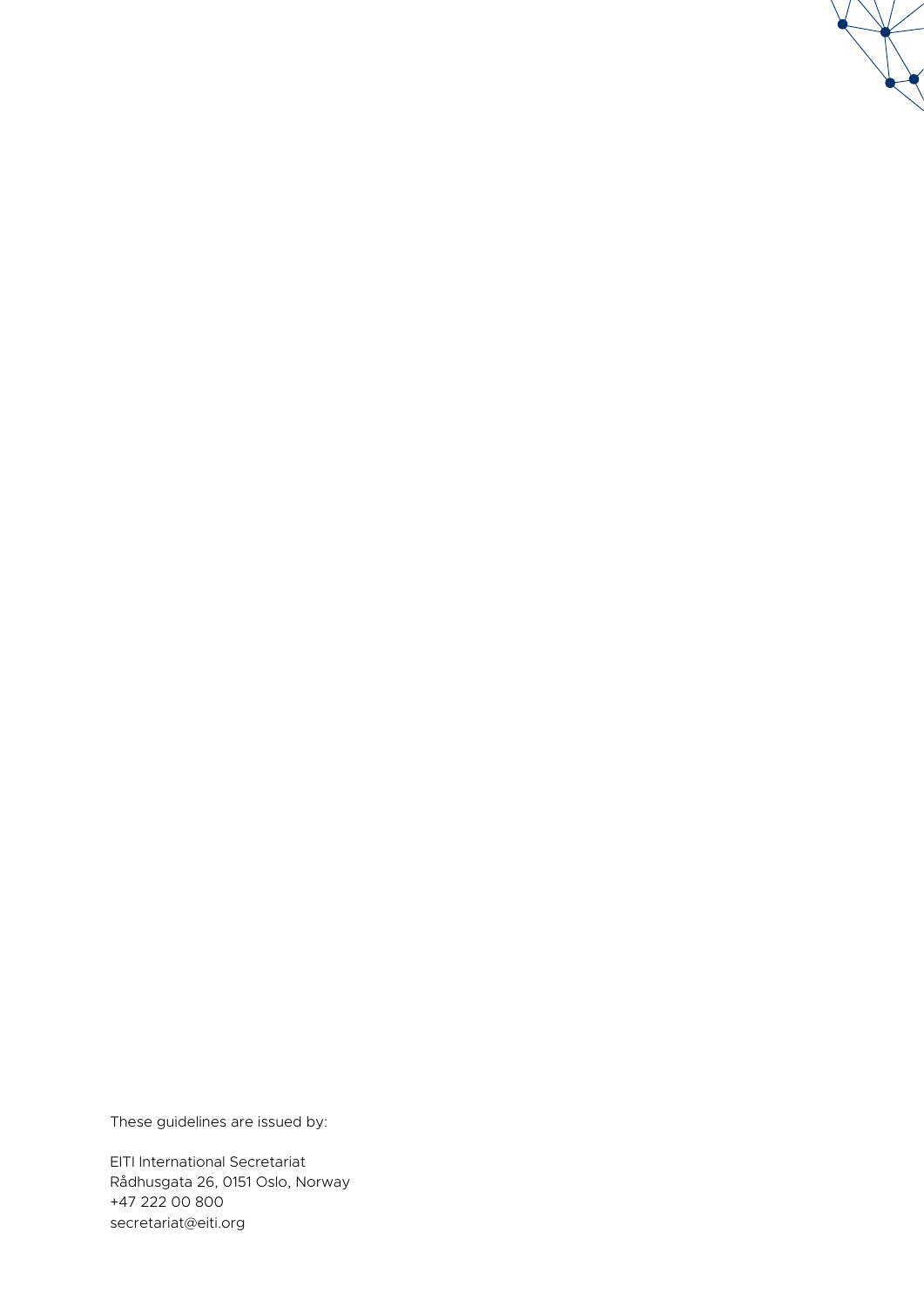### **Contents**

| <b>Summary</b>                                                                                       | 4               |
|------------------------------------------------------------------------------------------------------|-----------------|
| What is required by the EITI Standard                                                                |                 |
| Reporting guidelines for disclosing payments to<br>government for purchases of oil, gas and minerals | 7               |
| Step 1: Mapping out scope of selling entities and transactions<br>for the reporting period           | 8               |
| Step 2: Considering data set to be disclosed                                                         | 10              |
| Data on payments to states or SOEs                                                                   | 12 <sup>°</sup> |
| <b>Special cases</b>                                                                                 | 17              |
| Swap sales                                                                                           | 12 <sup>°</sup> |
| Pre-payment deals and resource backed loans                                                          | 15              |
| Step 3: Data assurances                                                                              | 17              |
| Step 4: Communicating disclosures to selling entities                                                | 17              |
| Step 5: Presenting and publishing the data                                                           | 18              |
| <b>Further resources</b>                                                                             | 20              |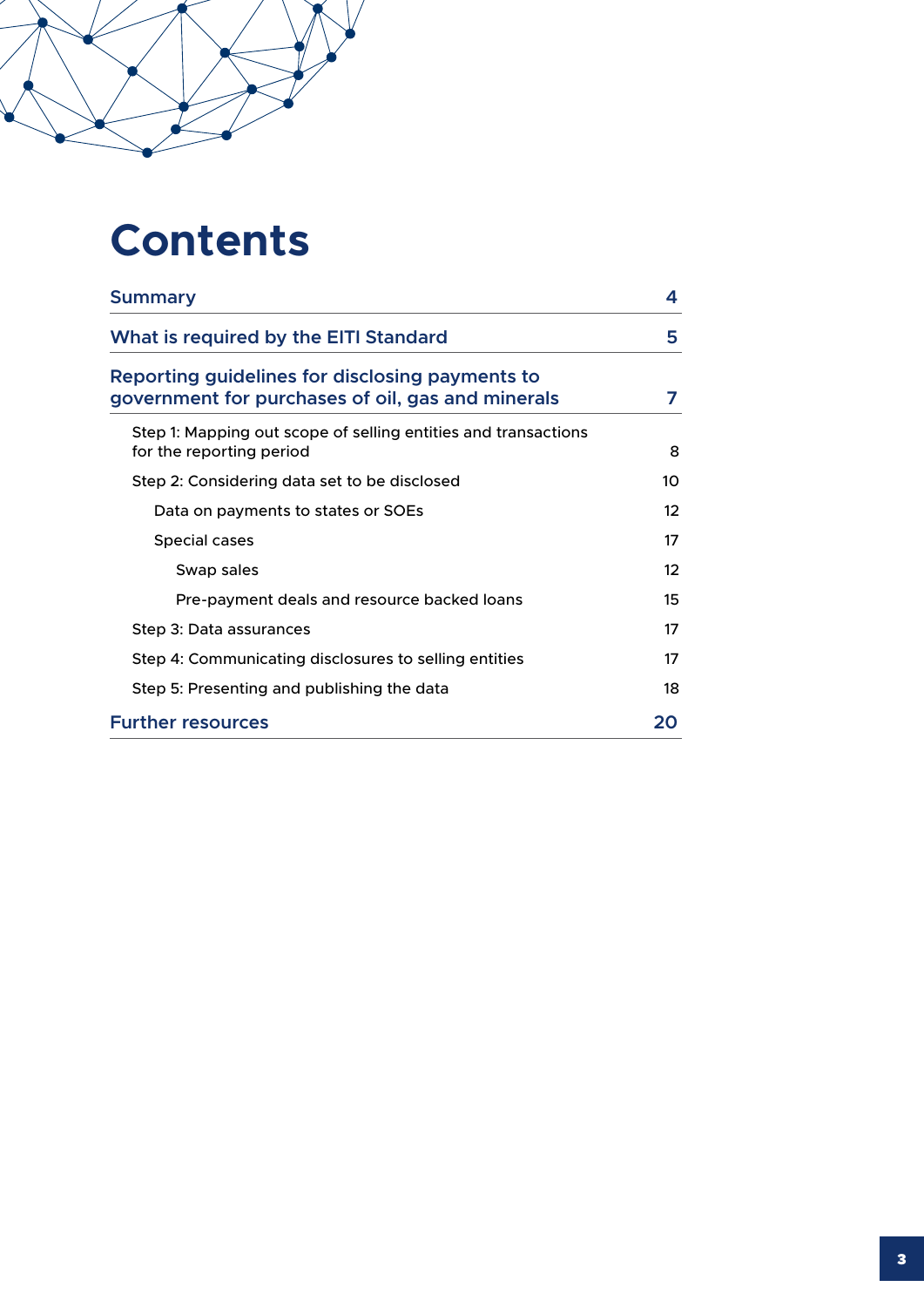## **Summary**

These guidelines are for use by companies buying oil, gas and minerals from governments to inform their disclosures on payments to governments in their own company reports. They aim to ensure the consistent disclosure of payments to the state or state-owned enterprises (SOEs)<sup>1</sup> where oil, gas or minerals are being sold on behalf of the state, where EITI requirements are applicable and relevant, or where there is commitment to transparency in commodity sales.

Due to their nature and economic significance, payments to states or SOEs for purchases of commodities are a matter of considerable public interest. The disclosure of these payments improves transparency and helps reduce the potential for corruption.

The EITI Standard is the global benchmark for transparency in oil, gas and mining, and has been used by governments to disclose payments for oil purchases totalling over USD 1 trillion in countries such as Albania, Cameroon, Chad, Colombia, Côte d'Ivoire, Nigeria, Ghana, Iraq, Indonesia, Mauritania, Mozambique and Republic of Congo.

These reporting guidelines have been be developed by the EITI Working Group on Transparency in Commodity Trading, and informed by the discussions at the OECD Thematic Dialogue on Commodity Trading Transparency. Transparency in commodity trading has received increased attention in other international fora, including the OECD, IMF and major trading hubs such as Switzerland and the United Kingdom. As the approach to disclosures evolves, the guidelines may be revisited periodically to ensure that they reflect emerging best practices within the framework of the EITI Standard.

<sup>1</sup> For the purpose of EITI implementation, a "state-owned enterprise (SOE) is a wholly or majority government-owned company that is engaged in extractives activities on behalf of the government." EITI Requirement 2.6.a.i.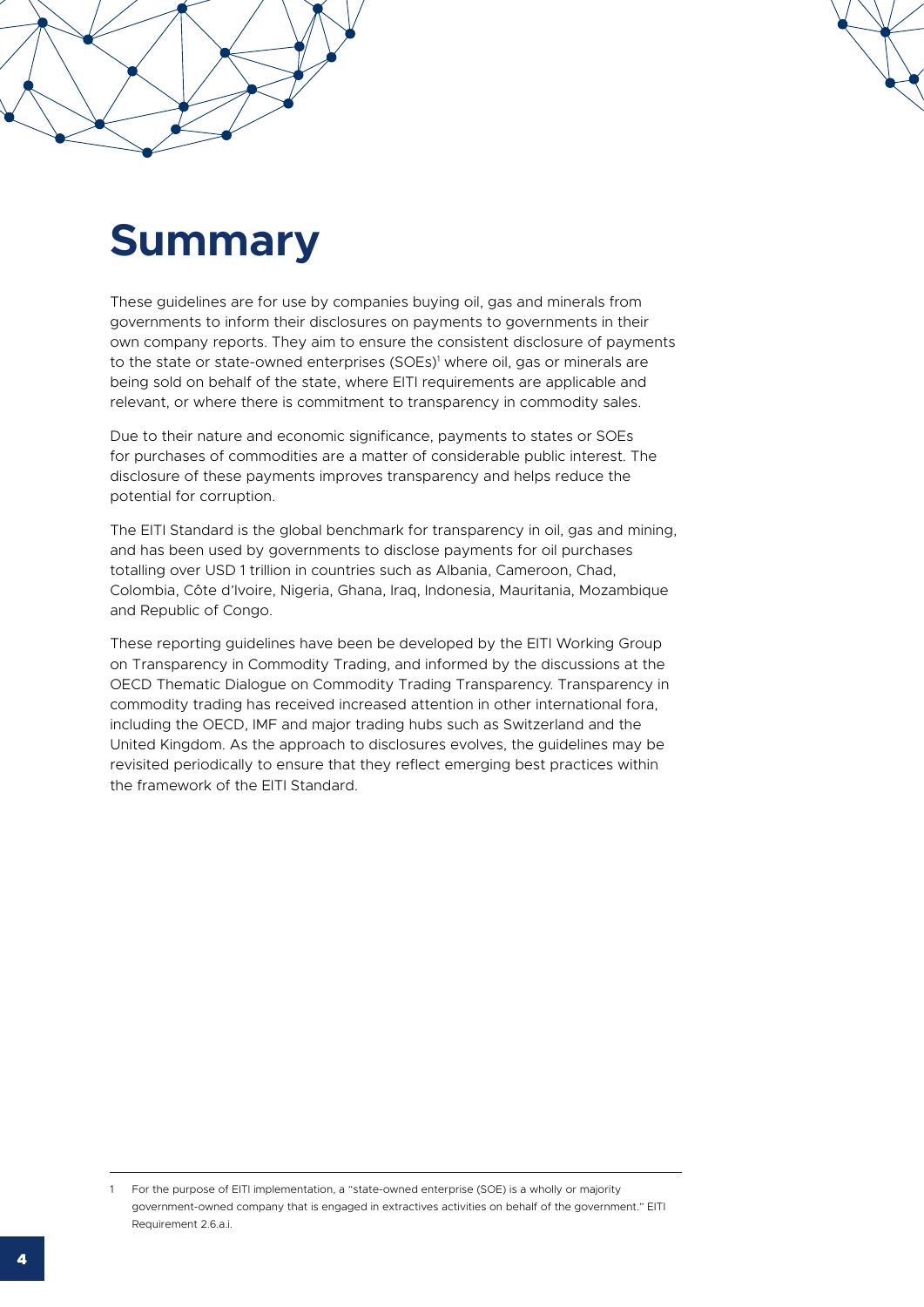### **What is required by the EITI Standard**

[Requirement 4.2](https://eiti.org/document/eiti-standard-2019#r4-2) of the [2019 EITI Standard](https://eiti.org/document/eiti-standard-2019) aims to ensure transparency in how the state is selling oil, gas and minerals by requiring disclosures by SOEs and/ or other relevant government agencies concerning the sale of the state's share of production or other revenues collected in kind (4.2.a). Correspondingly, the Standard encourages companies buying oil, gas and/or mineral resources from the state to disclose information regarding the volumes received from the state or SOE and payments made for the purchase of oil, gas and mineral resources (4.2.c).

#### **EITI Requirement 4.2 Sale of the state's share of production or other revenues collected in kind**

a) Where the sale of the state's share of production of oil, gas and/or mineral resources or other revenues collected in kind is material, the government, including state-owned enterprises, are required to disclose the volumes received and sold by the state (or third parties appointed by the state to sell on their behalf), the revenues received from the sale, and the revenues transferred to the state from the proceeds of oil, gas and minerals sold. Where applicable, this should include payments (in cash or in kind) related to swap agreements and resource-backed loans.

The published data must be disaggregated by individual buying company and to levels commensurate with the reporting of other payments and revenue streams ([EITI Requirement] 4.7). Multi-stakeholder groups, in consultation with buying companies, are expected to consider whether disclosures should be broken down by individual sale, type of product and prices.

The disclosures should include ownership of the product sold and the nature of the contract (e.g. spot or term).

. . .

. . .

c) Companies buying oil, gas and/or mineral resources from the state, including state-owned enterprises (or third parties appointed by the state to sell on their behalf), are encouraged to disclose volumes received from the state or state-owned enterprise and payments made for the purchase of oil, gas and/or mineral resources. This could include payments (in cash or in kind) related to swap agreements and resource-backed loans.

The published data could be disaggregated by individual seller, contract or sale.

The disclosures could for each sale include information on the nature of the contract (e.g. spot or term) and load port.

*Source: EITI Standard 2019, pp. 23-24.*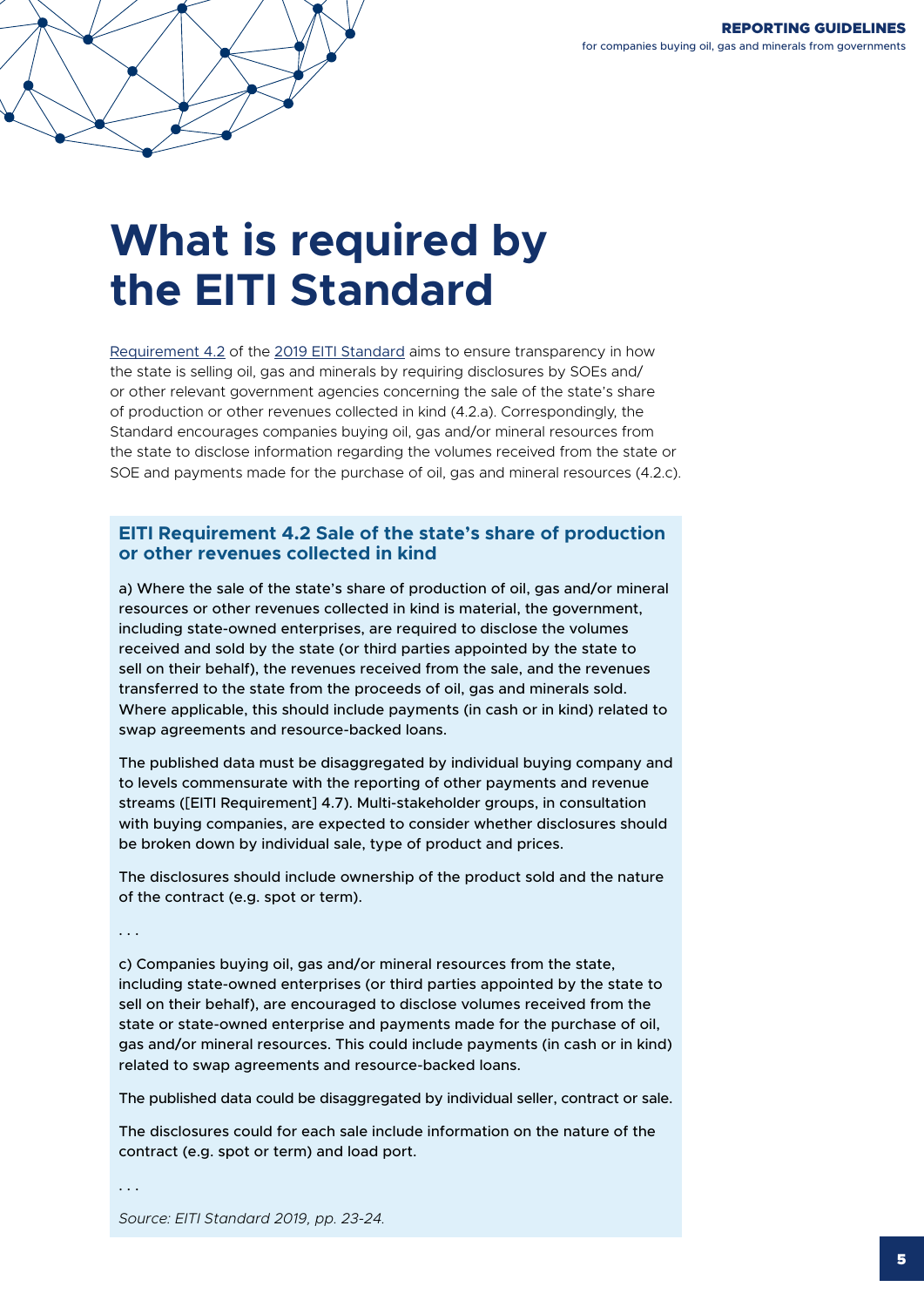

Company-level reporting supports transparency efforts by the state or SOE and complements information on receipts published at the country level. Reporting provides companies with the opportunity to contextualise and complement information being disclosed by state and SOE counterparts through the EITI. Disclosures on payments related to oil, gas and mineral purchases from governments also allow buying companies to demonstrate their financial contribution to the economies of the countries from which they purchase commodities, which often constitutes an important source of government revenue.

Improved transparency may also facilitate access to capital from financial institutions, notably in light of the growing importance within the investor's community of Environment, Social and Governance criteria, as well as the emergence of sustainability-linked financing schemes. Commodity trading companies such as Glencore, Gunvor and Trafigura are already disclosing their payments to states and SOEs for the purchase of crude oil and refined products and metals and minerals.

In implementing these guidelines, buying companies should consider the practical, commercial and legal aspects of disclosure as encouraged by the guidelines. These aspects may vary depending on company and context. Further, while these guidelines were prepared in the context of respect for and compliance with contracts and laws, the information in these guidelines does not, and is not intended to, constitute legal obligations for buying companies.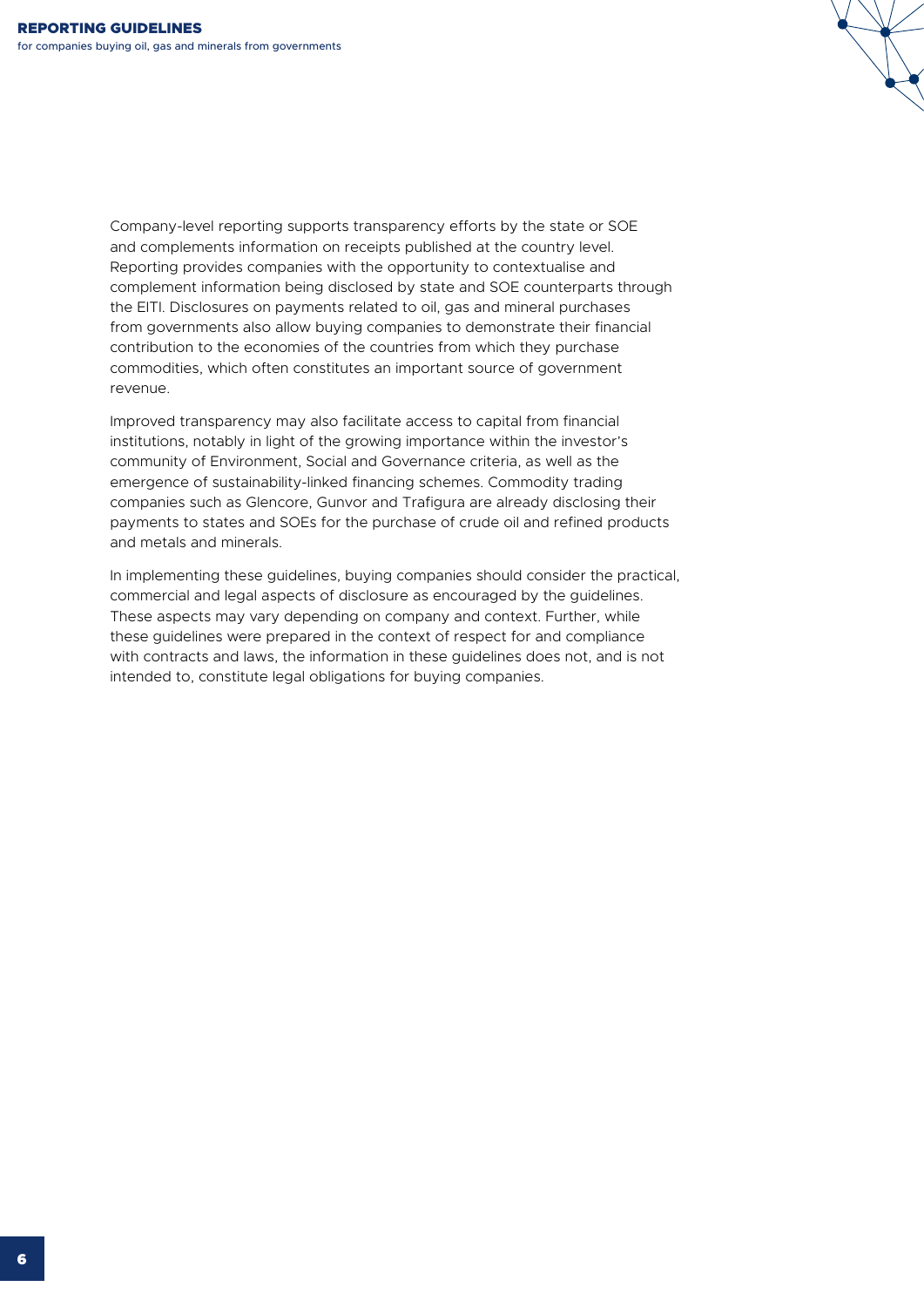### **Reporting guidelines** for disclosing payments to government for purchases of oil, gas and minerals

These guidelines aim to ensure consistent disclosures of payments to the state or SOEs where oil, gas or minerals are being sold on behalf of the state and where EITI Requirement 4.2 is applicable and relevant, or where there is commitment to transparency in commodity sales.

#### **Guiding questions**

The guidelines aim to identify:

- 1. Who is buying the product;
- 2. Who is selling the product;
- 3. What product is being purchased;
- 4. What does the buyer pay to the seller for the product.

Information responding to these guiding questions will complement data on commodity sales disclosed by states and SOEs. It will help stakeholders observe and understand the transactions involved, some of which could be prone to corruption and mismanagement. Any comparison of data disclosed by SOEs and buying companies would have to take into account the fact that there could be a number of reasons why figures may not exactly match.

#### **Steps to data publication**

The guidelines outline a step by step approach to support buying companies in responding to these guiding questions and inform their voluntary corporate and sustainability reporting.

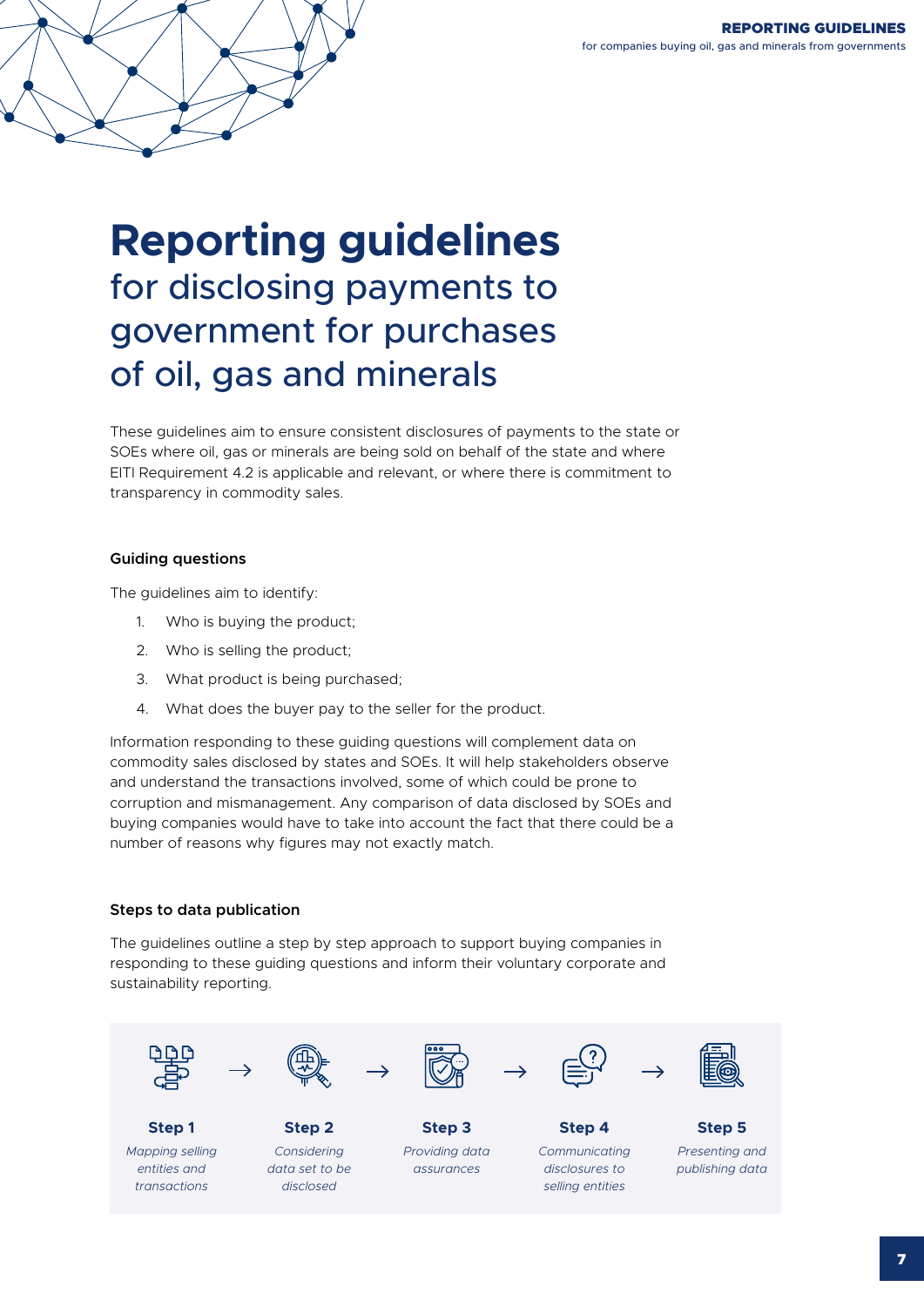

#### **Step 1: Mapping out scope of selling entities and transactions for the reporting period**

In deciding the scope of disclosures, buying companies are encouraged to consider the following for **disclosures of payments to selling entities in EITI and non-EITI countries:**

#### **Commodities to be covered**

It is recommended that disclosures cover:

- Purchases of oil, petroleum products, metals and minerals
	- Oil and petroleum products may be categorised as 'oil', 'refined' or 'gas'
	- Metals and minerals may be classified by element (i.e. 'copper', 'zinc' etc.), and may be further classified by their state at point of purchase (i.e. 'ore', 'concentrate', 'semirefined' and 'refined' form).

#### **Buying companies to be covered**

It is recommended that disclosures cover:

• Purchases by the parent company and any wholly or majority owned subsidiary companies

#### **Selling entities and purchases to be covered**

It is recommended that disclosures cover:

- Purchases of the state's share of production and other inkind revenues from EITI countries where the selling entity is a government agency or SOE2 or a third party appointed to sell on their behalf (i.e. where EITI Requirement 4.2 is applicable)<sup>3</sup>.
- Purchases from SOEs in EITI and non-EITI countries where the state or SOE has explicitly or publicly stated its support for buyers disclosing information on their sales or has reflected this in its general terms and conditions for the sale of commodities or where disclosures of volumes and

<sup>2</sup> See footnote 2 (defining SOE according to EITI Requirement 2.6.a.i.).

<sup>3</sup> The EITI Secretariat maintains a list of SOEs that are wholly or majority government-owned and engaged in extractive and extraction related activities, which indicates where EITI Requirement 4.2 is applicable. The list is available on demand ([commodity-trading@eiti.org](mailto:commodity-trading@eiti.org)) and will be published on [eiti.org](http://eiti.org).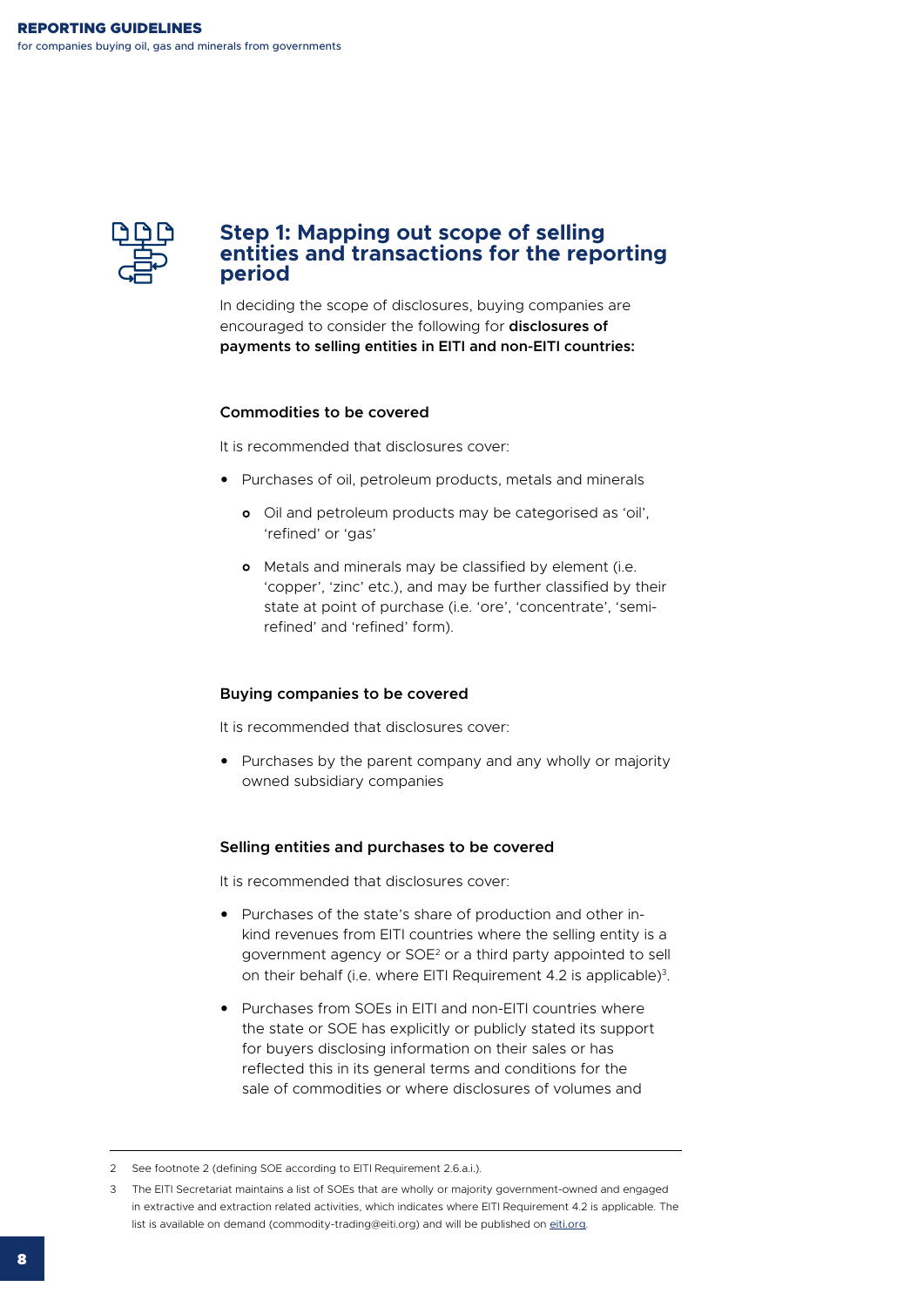values of sales are already being made to the public with the cooperation of the seller.4

To ensure that the disclosures capture commodities extracted in the government or SOE home country (and not production by the SOE abroad which is outside the scope of Requirement 4.2), it is recommended that the disclosures only include purchases from the state/SOE when the load port is located in the government/ SOE home country.

Purchases when the load port is located outside the government/ SOE home country could also be included where it is possible to identify that the commodity sold by the government/SOE was extracted in the home country.

Where a SOE in a non-EITI country has not publicly stated their support for such disclosures or have not reflected this in their general terms and conditions for the sale of commodities, buying companies are encouraged to provide an aggregate volume and value amount across such SOEs. Such disclosures could be accompanied by a list of countries from which the company is purchasing oil, gas and minerals.

#### **Reporting cycle and period to be covered**

- Disclosures should include a clear description of the time period they cover (i.e. calendar year), specifying whether this period differs from the company's financial year.
- Disclosures could be aligned with buying companies' annual reporting cycle. Twelve months might be an acceptable time-lag for short term contracts and spot cargoes from the date of title transfer. For active term contracts, longer timelags could be necessary depending on the level of detail and disaggregation of disclosures (see Step 2).

#### **Materiality**

• Buying companies should decide which purchases from states or SOEs should be considered material and should be covered by the disclosures. To enhance consistency among reporting buyers, it is recommended that all individual purchases of a commodity from the state or SOEs are considered material.

<sup>4</sup> The EITI Secretariat's list of SOEs shows where the Secretariat is aware of public support for or existing practice of disclosures of volumes and values of sales by SOEs. This list can serve as a reference for buying companies to inform the scope of their disclosures in accordance with these guidelines. There may be cases where SOEs are supportive of disclosures of their volumes and values of sales or where their general terms do not prohibit disclosures that the EITI Secretariat is not aware of.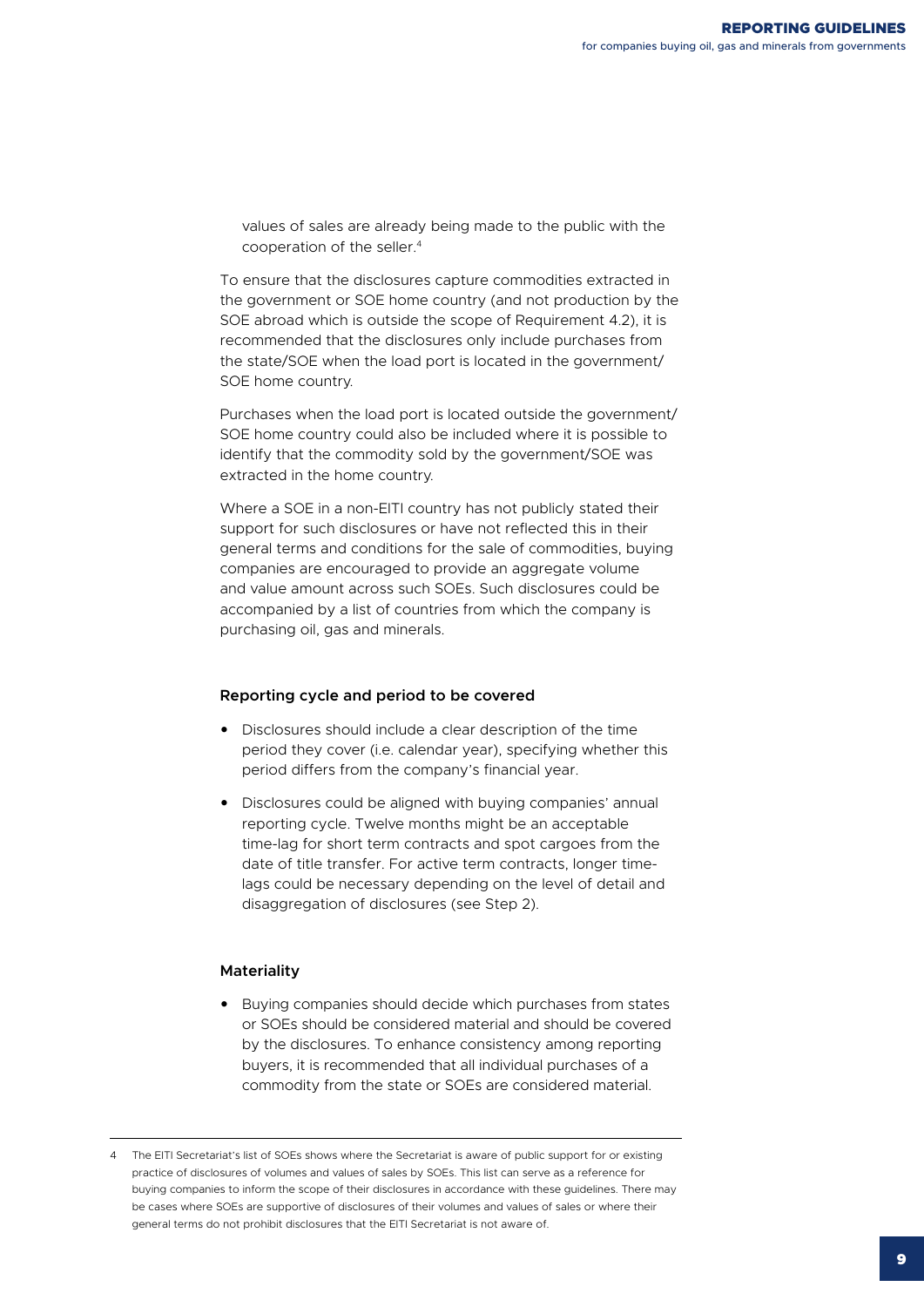For example, in the case of crude oil transactions, the average cargo size is around 900,000 barrels, (equivalent to USD 36 million at a price of USD 40 per barrel). Most sales of crude oil and oil products are therefore likely to be significant and of public interest, and should consequently be subject to reporting. If a buying company wishes to apply a materiality threshold to their disclosures for practical reasons, they could consider disclosing payments that exceed USD 100,000.

This threshold would be aligned with the EU Accounting and Transaprency Directives and the Canadian Extractive Sector Transparency Measures Act for companies operating upstream.



#### **Step 2: Considering data set to be disclosed**

The guidelines differentiate between "**core information**" and "**additional information**". The former is intended as the basic information necessary to answer the four guiding questions, whereas additional information can help third parties to interpret the data and use it more effectively.

The **level of granularity of the data** to be provided is closely linked to the timeliness of the disclosures. Ensuring that the data is as timely and disaggregated as possible can be desirable for effective analysis and use, for instance by providing information by sale/cargo, as well as data that is only a few months old. Some of the data to be disclosed, however, may be considered commercially sensitive, in particular if combined with detailed pricing information.

Recognising that detailed information will be more useful for citizens in resource-rich countries, as well as for other stakeholders, buying companies implementing these guidelines are encouraged to disclose information disaggregated by individual seller, contract and sale as indicated by EITI Requirement 4.2.c. Buying companies, however, may consider a phased approach to disclosing such information – from aggregated to more granular. As with all EITI reporting, disclosures should appropriately respect and comply with relevant contracts and laws.

The reporting templates in Annex 1 provide three models with varying levels of disaggregation that companies may wish to use for their disclosures:

- i. Disclosures of volumes and values both aggregated by individual seller;
- ii. Disclosures of volumes disaggregated by sale/cargo and values aggregated by individual seller; and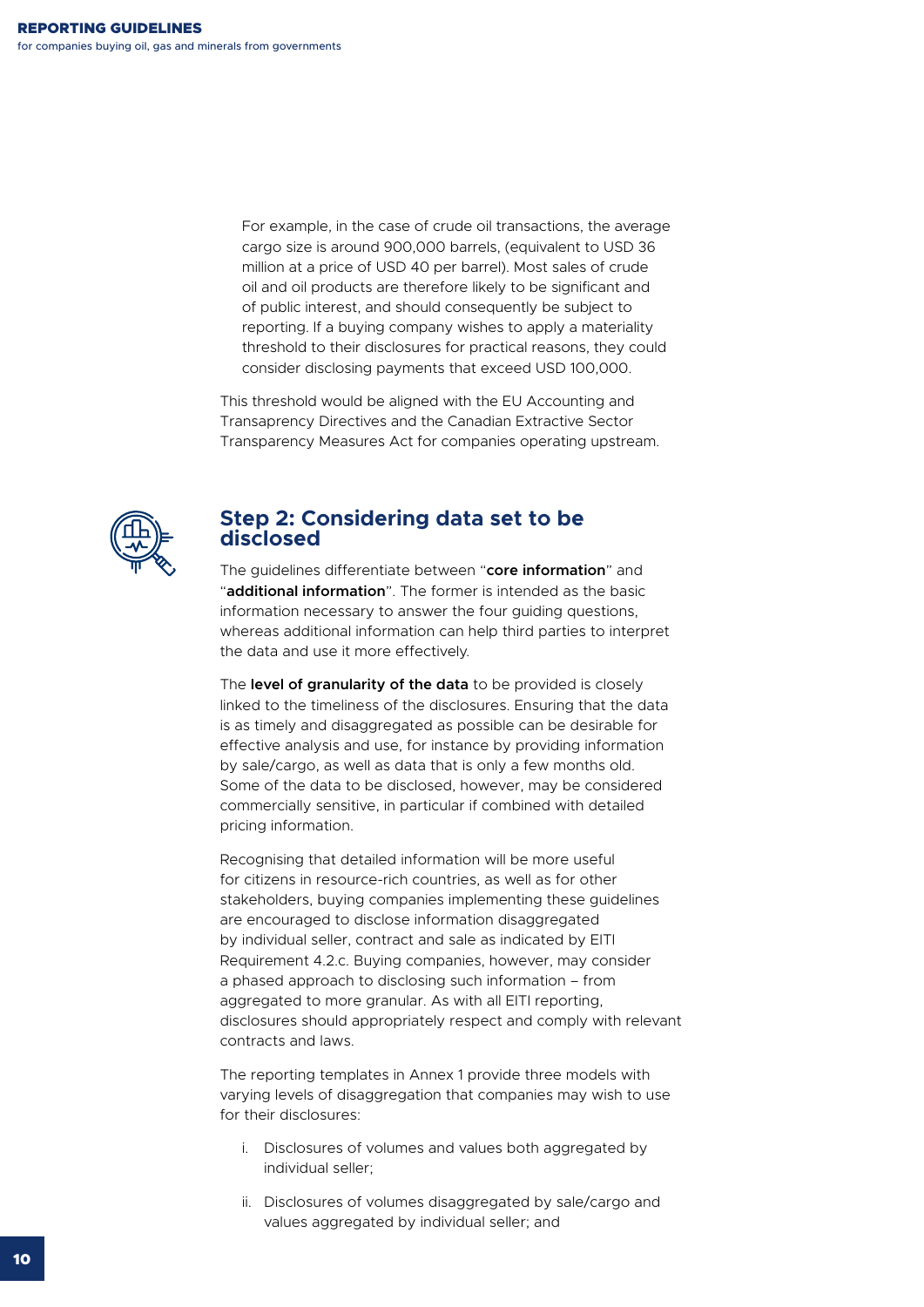iii. Disclosures of volumes and values both disaggregated by sale/cargo.

The guidelines consider 12 months to be a generally **acceptable time-lag** for disclosures of volumes purchased and amounts paid under short term contracts and spot sales from the date of title transfer. This reflects the need to preserve the usefulness and policy relevance of the reported data as well as address practical, commercial and legal aspects of disclosure. These aspects, however, may differ by specific context. For longerterm contracts, buying companies could consider other time-lags between the date of title transfer and the disclosures or more aggregate disclosures, to avoid antitrust risks and the possibility of other companies inferring current or future pricing or volume information.

The guidelines are based on disclosures of the sale of crude oil and oil products by a national oil company to a commodity trader. They seek also to be applicable to solid minerals and natural gas sales, recognising that most companies to date have covered crude oil sales. The guidance will align with the London's Metal Exchange's red flag assessment, which refers to the EITI disclosure requirements.<sup>5</sup>

#### **Contextual information about the buying company**

To provide users with context about the buying company and its trading activities, buying companies are encouraged to:

- Consider providing information on the corporate group if the buying company is part of a group of companies. Such information could include how the corporate group is structured and the number of subsidiaries engaged in trading activities.
- Consider providing information about the use of corporate vehicles, if any, including joint ventures, and of intermediaries.
- Consider providing information on whether the buying company acts as an intermediary marketing agent appointed by a state or SOE.

<sup>5</sup> The LME Red Flag Assessment Template, Reporting form template for LME-listed brands is accessible at [lme.com/-/media/Files/About/Responsibility/Responsible-Sourcing/Appendix-D-Proposed-LME-Red-Flag-](https://www.lme.com/-/media/Files/About/Responsibility/Responsible-Sourcing/Appendix-D-Proposed-LME-Red-Flag-Assessment-Template.pdf?la=en-GB)[Assessment-Template.pdf?la=en-GB](https://www.lme.com/-/media/Files/About/Responsibility/Responsible-Sourcing/Appendix-D-Proposed-LME-Red-Flag-Assessment-Template.pdf?la=en-GB)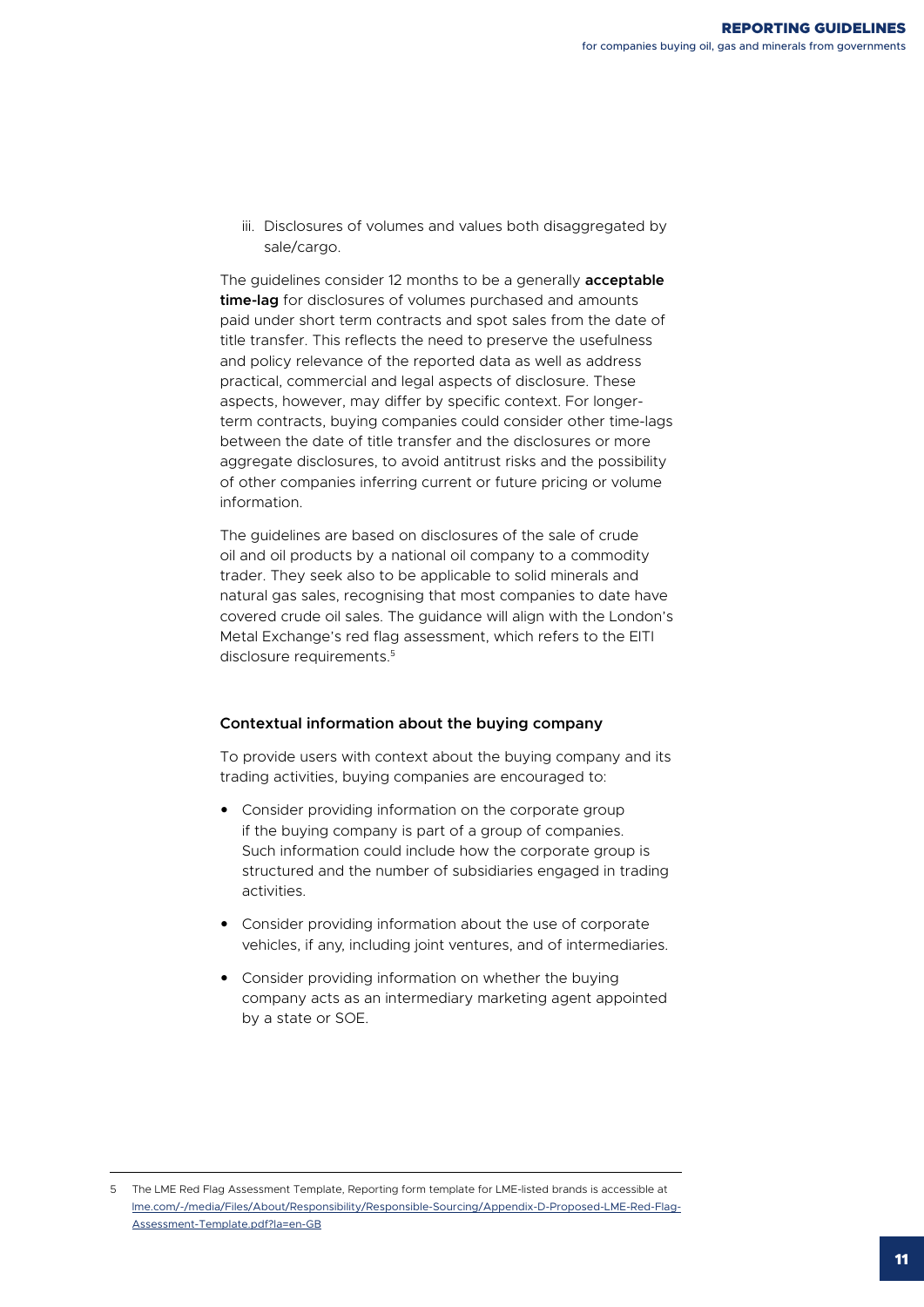### **Data on payments to states or SOEs**

Below is a table listing the data to be considered to disclose related to purchases of the state's share of production and other in-kind revenues.

| Data sets                                                                       | <b>Description</b>                                                                                                                                                                                                                                                                                                                                                                                                                           |  |
|---------------------------------------------------------------------------------|----------------------------------------------------------------------------------------------------------------------------------------------------------------------------------------------------------------------------------------------------------------------------------------------------------------------------------------------------------------------------------------------------------------------------------------------|--|
| Guiding question 1: Who is selling the product?                                 |                                                                                                                                                                                                                                                                                                                                                                                                                                              |  |
| Core information                                                                |                                                                                                                                                                                                                                                                                                                                                                                                                                              |  |
| Name of country of seller<br>of the state share of<br>production                | Identify the country selling the product.                                                                                                                                                                                                                                                                                                                                                                                                    |  |
| Name of counterparty SOEs<br>seller of the state share<br>of production         | Identify the "first trade seller", i.e. the name of the<br>government agency, SOE or SOE subsidiary selling the<br>product or of a third party appointed by the state to sell on<br>its behalf.                                                                                                                                                                                                                                              |  |
| Load port, terminal<br>or depot                                                 | Identify the point of sale and establish the location where<br>the necessary paperwork checks have occurred. Some sales<br>may occur from a terminal located outside of the territory of<br>the selling country.<br>Provide the name and country of load port, terminal or depot                                                                                                                                                             |  |
|                                                                                 | - mainly relevant if disclosure by sale/cargo.                                                                                                                                                                                                                                                                                                                                                                                               |  |
| Additional information for efficient data interpretation and effective data use |                                                                                                                                                                                                                                                                                                                                                                                                                                              |  |
| Counterparty state owned<br>percentage                                          | If available, identify the share (percentage) of state<br>participation / ownership of the counterparty.                                                                                                                                                                                                                                                                                                                                     |  |
| Type of<br>state-owned oil                                                      | Where buying companies has information available on the<br>type of state-ownership of the oil being sold (e.g. production<br>from SOEs owned domestic fields, equity production, profit<br>oil from Production Sharing Agreements, service contract<br>production or 'in-kind' payments of taxes and royalties<br>obligations), consider providing the type of state-owned oil<br>that is being purchased on an aggregate or by cargo basis. |  |
| Guiding question 2: Who is buying the product                                   |                                                                                                                                                                                                                                                                                                                                                                                                                                              |  |
| Core information                                                                |                                                                                                                                                                                                                                                                                                                                                                                                                                              |  |
| <b>Buying entity</b>                                                            | Provide the full name and country of registration of the<br>buying company.                                                                                                                                                                                                                                                                                                                                                                  |  |
| Additional information for efficient data interpretation and effective data use |                                                                                                                                                                                                                                                                                                                                                                                                                                              |  |
| <b>Beneficial ownership</b>                                                     | Consider providing the name and additional information<br>of the beneficial owner(s) of the buying entity. See EITI<br>Standard Requirement 2.5 for additional guidance on<br>definitions and disclosures of beneficial ownership.                                                                                                                                                                                                           |  |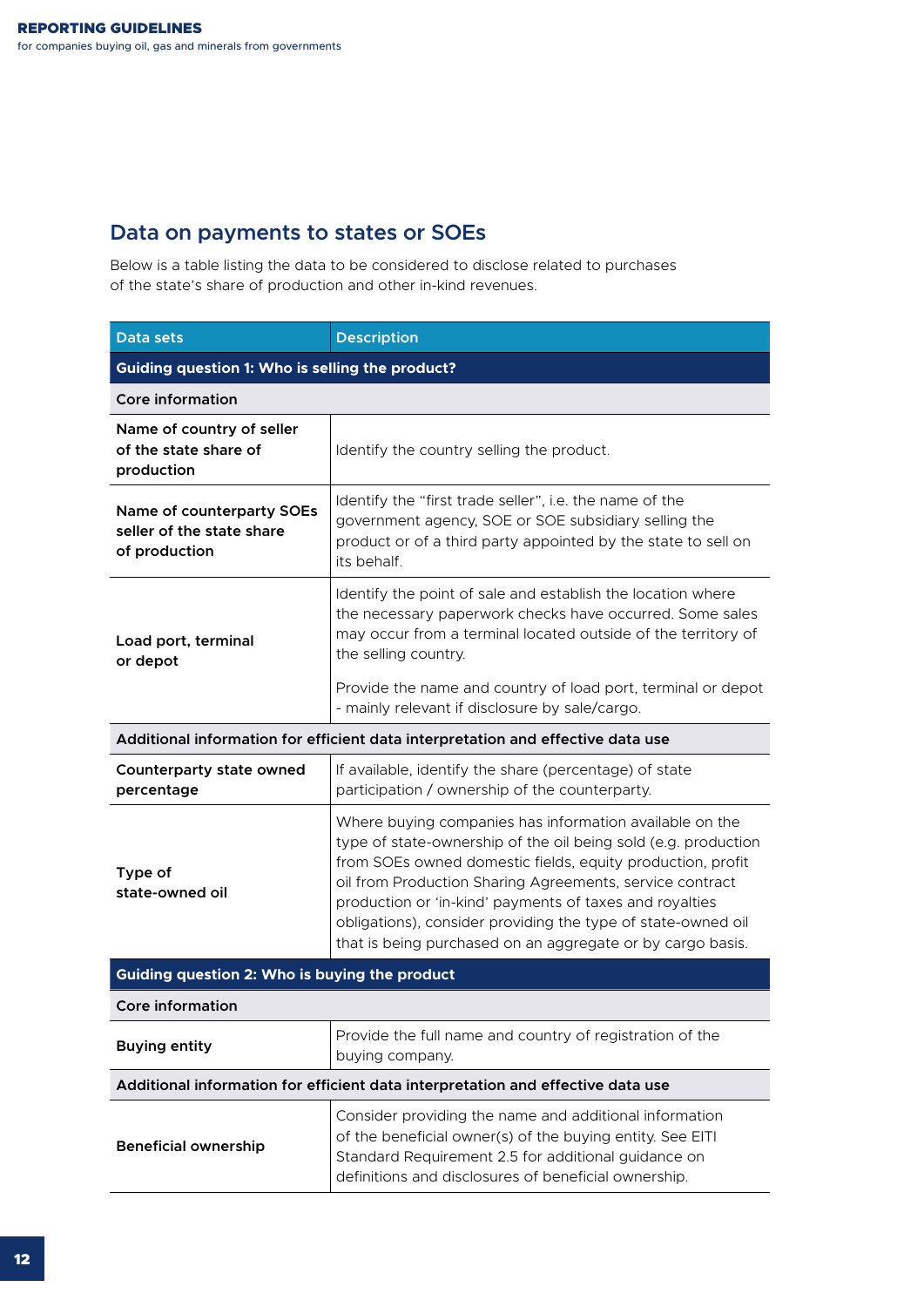| Guiding question 3: What product is being purchased<br><b>Core information</b>  |                                                                                                                                                                                                                                                                                                                                                                                                 |  |
|---------------------------------------------------------------------------------|-------------------------------------------------------------------------------------------------------------------------------------------------------------------------------------------------------------------------------------------------------------------------------------------------------------------------------------------------------------------------------------------------|--|
|                                                                                 |                                                                                                                                                                                                                                                                                                                                                                                                 |  |
| <b>Volumes purchased</b>                                                        | Total volume purchased by the buying entity (disaggregated<br>by individual seller, contract or sale).<br>To avoid volumetric inconsistencies: for crude oil and<br>petroleum products, use thousand barrels (BBLS) or<br>thousand metric tonnes (MT); for natural gas use million<br>British Thermal Units (MMBTU); for metals and minerals use<br>metric tons, kilos or ounces.               |  |
| Additional information for efficient data interpretation and effective data use |                                                                                                                                                                                                                                                                                                                                                                                                 |  |
| <b>Grade and quality</b><br>of product                                          | Grade / name of upstream source for crude oil - mainly<br>relevant if disclosure by sale/cargo, breakdown of grade<br>could be included for more aggregate disclosures.                                                                                                                                                                                                                         |  |
| Date of sale                                                                    | Bill of Lading date - mainly relevant if disclosure by sale/<br>cargo.                                                                                                                                                                                                                                                                                                                          |  |
|                                                                                 | Guiding question 4: What does the buyer pay to the seller for the product                                                                                                                                                                                                                                                                                                                       |  |
| <b>Core information</b>                                                         |                                                                                                                                                                                                                                                                                                                                                                                                 |  |
| <b>Amounts paid</b>                                                             | Provide figure in USD, disaggregated by individual seller,<br>contract or sale/cargo.                                                                                                                                                                                                                                                                                                           |  |
|                                                                                 | Additional information for efficient data interpretation and effective data use                                                                                                                                                                                                                                                                                                                 |  |
| Type of contract                                                                | Information about the contract (i.e. spot or term).                                                                                                                                                                                                                                                                                                                                             |  |
| <b>Incoterms</b>                                                                | Specific Incoterms governing the trade <sup>6</sup> - mainly relevant if<br>disclosure by sale/cargo.                                                                                                                                                                                                                                                                                           |  |
| Fees, charges<br>and credits                                                    | Fees, charges and credits may include marketing fees,<br>pricing option fees, pipeline fees (if not included in sale<br>price), late delivery penalties and any other fees or credits.<br>Fees, charges and credits should be excluded if they are<br>unlikely to fluctuate from one year to another (i.e., would be<br>considered "current" elements of pricing), to avoid antitrust<br>risks. |  |

6 Details on standardised trade terms published by International Chamber of Commerce (ICC) at [iccwbo.org/resources-for-business/incoterms-rules/incoterms-rules-2010](https://iccwbo.org/resources-for-business/incoterms-rules/incoterms-rules-2010/)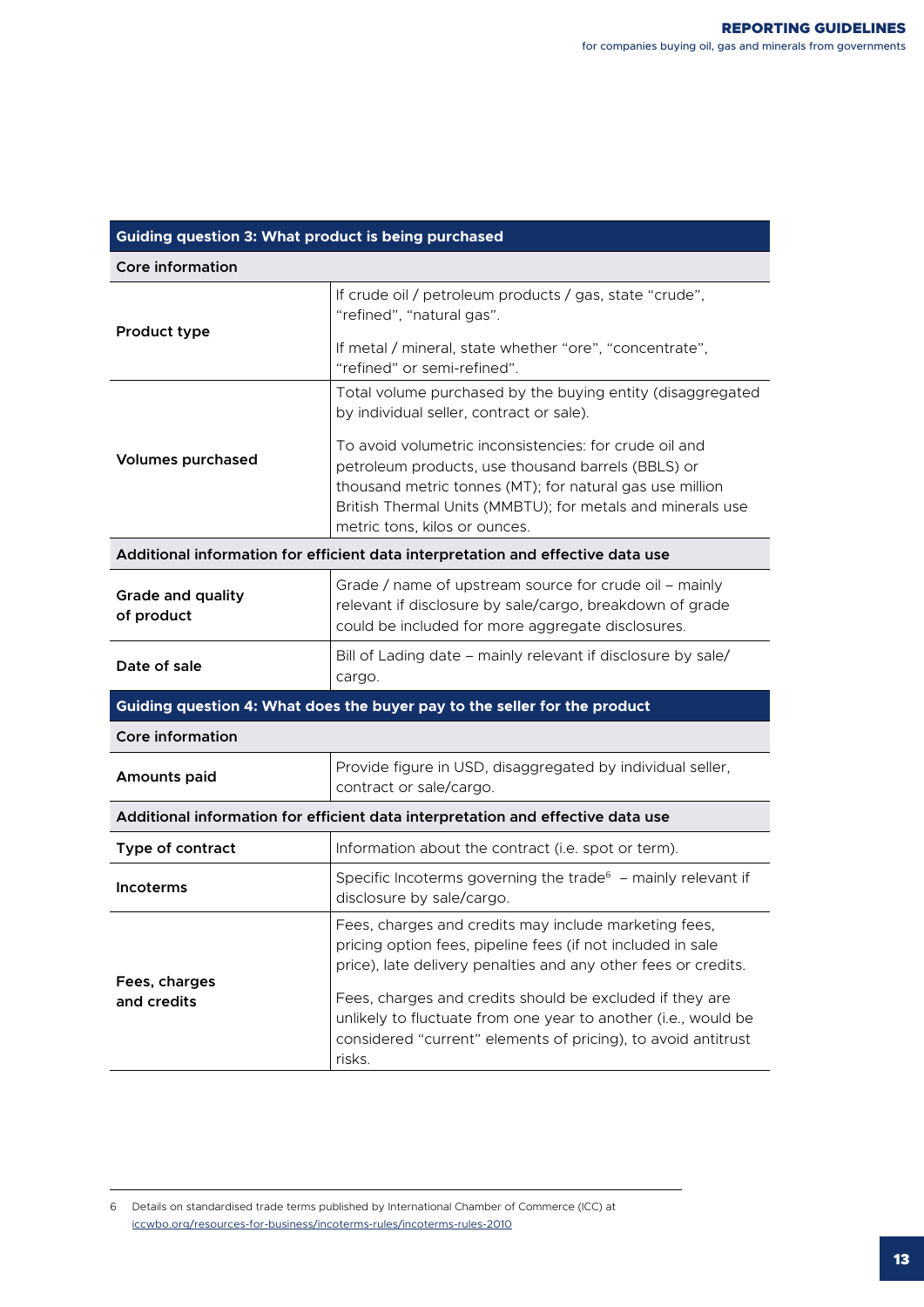#### **What information is published by selling states and SOEs?**

Pertinent information regarding the interaction of commodity traders with selling countries should be provided by the host governments or their SOEs, complementing disclosures by buyers. This includes disclosures on the process for selecting buyers and the management of revenues received by the state or SOE from buying companies in accordance with the EITI Standard (Requirement 2.6, 4.2 and 4.5). It also covers the process and timeline for transferring the sales proceeds to the state treasury and the financial relationship between the state and the SOE. The latter would determine, among other things, which portion of the sales proceeds can be retained by the SOE and for what purposes.

#### **Special cases**

Beside the standard sale and purchase transactions described above, the Guidelines also address special cases deserving particular attention which are included in the 2019 EITI Standard and covered by Guidance note 26 on reporting on oil sales, namely swap sales, pre-payment deals and oil backed loans.7 It is recognised that it may take time for good practice to emerge. Buying companies are encouraged to include information about these special cases together with the rest and cover the same time reporting period.



#### **Swap sales**

Swap deals, in particular in the form of "crude-for-petroleum products", are rather common, for instance to avoid domestic fuel shortages. In essence, through physically settled swap deals states and SOEs use natural resources, rather than money, to pay for products they need.

Deals can be complex, as swap deals usually combine a sale and a purchase in one transaction while bringing together various parties (e.g. selling SOE or government, crude oil buyer, petroleum product seller and petroleum product distributors in country). Beside crudeoil-for-refined-product exchange agreements, swap deals may for instance take the form of offshore processing agreements. Under this type of deal, the contract holder—either a refiner or trading company—is supposed to lift a certain amount of crude, refine it abroad, and deliver the resulting products back to the state or SOE. So far only one company included swap sales as separate item in its voluntary disclosures, providing aggregate information of swaps of crude oil and of the corresponding delivery of refined products.<sup>8</sup>

7 The third special case covered by Guidance note 26, i.e. "NOC sales to other domestic SOEs or domestic state-owned trading or downstream divisions", is not relevant in case of disclosures by buying companies.

8 In its 2018 report Trafigura refers to swap arrangements as "A value for value arrangement where the operators deliver corresponding net product value, i.e. inclusive of demurrage cost, to the net value derived from the crude oil loaded, i.e. exclusive of associated costs – demurrage. Any imbalance between crude oil exported and refined products imported is addressed on a rolling basis over the duration of the SWAP agreement."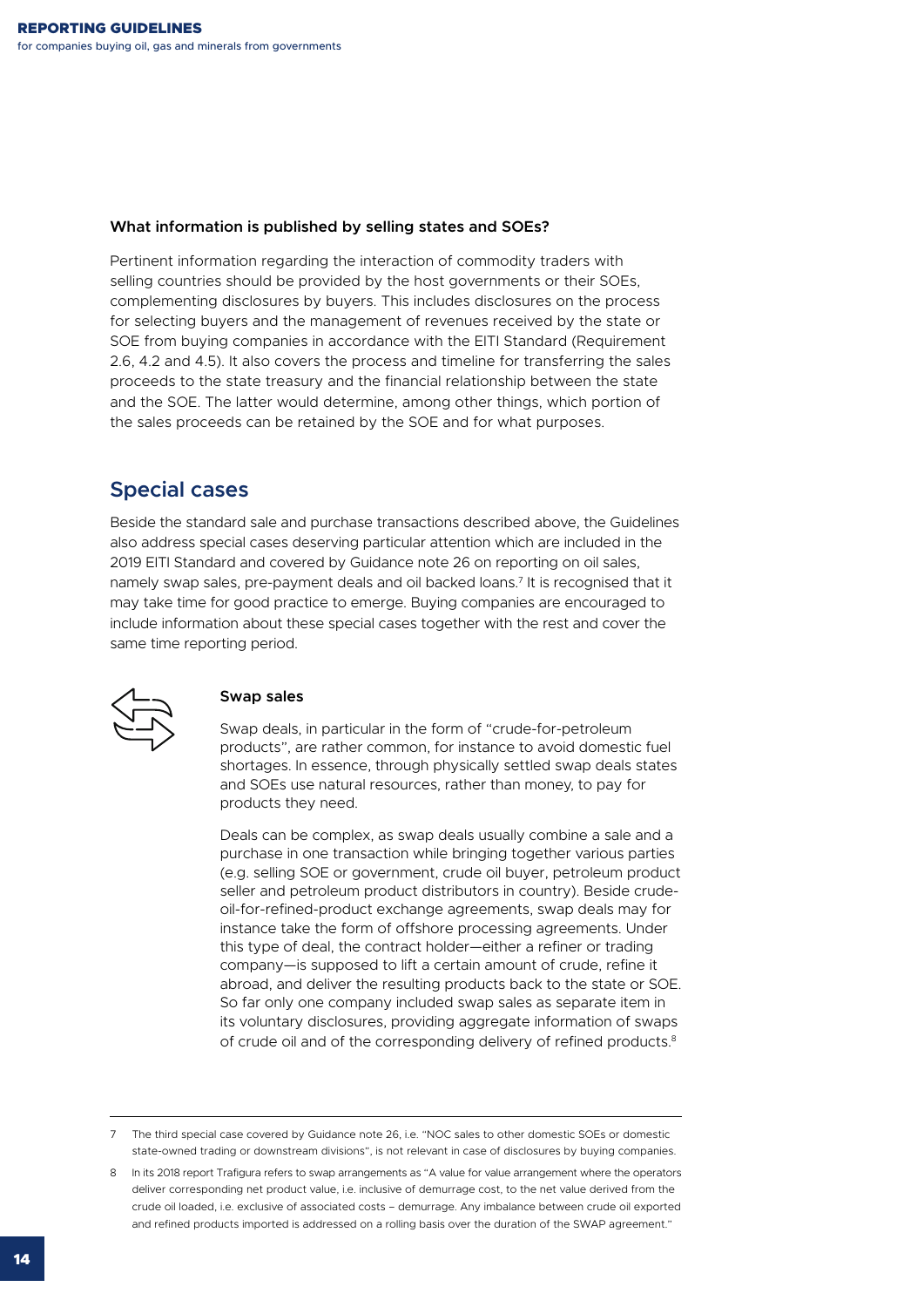The table below provides guidance on the specifications to be included for swap sales. This will enable companies to disclose this alongside details on more conventional sales. It may also be worth considering preparing a separate table if needed. The guidance seeks to ensure that the disclosures identify the partner to the swap deal, the products swapped, and their respective volume and value.

| Guiding question 5: What does the buyer pay to the seller for the product       |                                                                                                                                                                                                                                                                  |  |
|---------------------------------------------------------------------------------|------------------------------------------------------------------------------------------------------------------------------------------------------------------------------------------------------------------------------------------------------------------|--|
| Core information                                                                |                                                                                                                                                                                                                                                                  |  |
| Volumes purchased                                                               | In cases of swap agreements, specify that the product was<br>"swapped".                                                                                                                                                                                          |  |
| Amounts paid                                                                    | In cases of swap agreements, specify that the amount is the<br>equivalent of the value of product delivered by the buying<br>company.<br>Additional notes on the disclosures could include further<br>specification on how and when the product has been valued. |  |
| Additional information for efficient data interpretation and effective data use |                                                                                                                                                                                                                                                                  |  |
| Type of contract                                                                | In cases of swap agreements, specify that the agreement<br>is a swap contract and its type (i.e. crude-oil-for-refined-<br>product exchange agreement, offshore processing<br>agreements, etc).                                                                  |  |



#### **Pre-payment deals and resource backed loans**

Buying companies may conclude an agreement with a state or SOEs to provide short-term advances on future deliveries, or make medium to long-term loans repayable with future deliveries of product.

For governments this is a potentially useful way to manage their treasuries or to finance development projects. These financing options should consider the potential risks. Some of these arrangements have been scrutinised by civil society organisations and international organisations and fora such as the IMF and the G20, because they can further contribute to an already high level of indebtedness of some resource-rich countries, be expensive, lack transparency and be potentially vulnerable to corruption.<sup>9</sup>

9 See for instance, IMF Country Report No. 19/153, June 2019, Republic of South Sudan, 2019 Article IV Consultation, para. 15, stating "[t]he mission therefore recommends a complete stop of contracting oil-backed loans, advances and prepayments. Government oil should be sold at spot market prices and gross proceeds should be transferred directly to the BSS oil account. This simplification will help enhance transparency, reduce costs, and ensure that oil revenues will be fully available for financing budgetary spending." [https://www.imf.org/en/Publications/CR/Issues/2019/06/04/South-Sudan-2019-Article-IV-](https://www.imf.org/en/Publications/CR/Issues/2019/06/04/South-Sudan-2019-Article-IV-Consultation-Press-Release-Staff-Report-and-Statement-by-the-46965)[Consultation-Press-Release-Staff-Report-and-Statement-by-the-46965](https://www.imf.org/en/Publications/CR/Issues/2019/06/04/South-Sudan-2019-Article-IV-Consultation-Press-Release-Staff-Report-and-Statement-by-the-46965)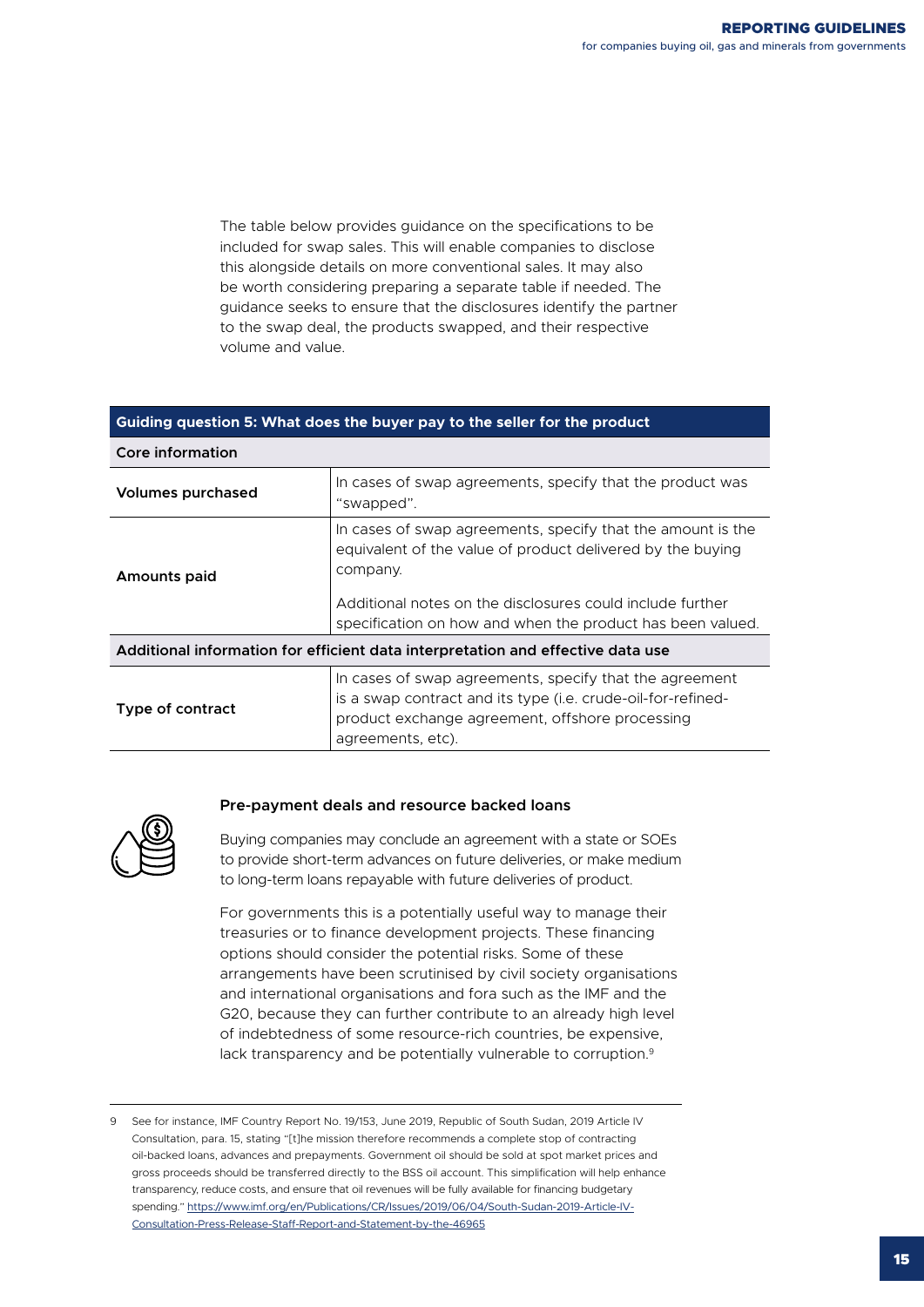#### **Guiding question 6: What pre-payment deal/resource backed loan agreement exists between the seller and buyer? (Agreements in place at time of disclosure)**

| <b>Core information</b>                                                            |                                                                                                                                                                                                                                                                                                                                                            |  |
|------------------------------------------------------------------------------------|------------------------------------------------------------------------------------------------------------------------------------------------------------------------------------------------------------------------------------------------------------------------------------------------------------------------------------------------------------|--|
| Name and role of the<br>counterparty / borrowing<br>entity (e.g. state, SOE, etc.) | Identify state/SOE counterparties. If more than one,<br>specify all parties involved including intermediaries and<br>third-party agents.                                                                                                                                                                                                                   |  |
| Date of the agreement and<br>restructurings                                        | Date that the original contract was signed and information<br>on any subsequent restructurings.                                                                                                                                                                                                                                                            |  |
| Entity to which the<br>amounts were paid under<br>the agreement reported           | Identify the state/SOE entity that is the recipient of the<br>payment.                                                                                                                                                                                                                                                                                     |  |
| <b>Amount lent to</b><br>counterparty and date of<br>disbursement                  | Provide figures in currency provided, USD equivalent at<br>time of transfer and dates of disbursement.                                                                                                                                                                                                                                                     |  |
|                                                                                    | Include interest rate, repayment schedule and duration of<br>the loan.                                                                                                                                                                                                                                                                                     |  |
| Interest rate and<br>repayment terms                                               | Detail on specific interest rate and repayment schedule<br>may be considered commercially sensitive depending on<br>the context. In these circumstances, interest rate could<br>be disclosed as falling within one of a number of specified<br>ranges. <sup>10</sup> If there is no fixed interest rate attached to the<br>loan, specify no interest rate. |  |
|                                                                                    |                                                                                                                                                                                                                                                                                                                                                            |  |
| the reporting year? (Periodic update by buying company)                            | Guiding question 7: What transactions related to the agreement have taken place during                                                                                                                                                                                                                                                                     |  |
| Core information                                                                   |                                                                                                                                                                                                                                                                                                                                                            |  |
| Amounts paid by buyer on<br>an annual basis (if funding<br>continues)              | Provide figure in USD, or currency provided and USD<br>equivalent at time of transfer.                                                                                                                                                                                                                                                                     |  |
|                                                                                    | Total volume delivered.                                                                                                                                                                                                                                                                                                                                    |  |
| <b>Total volumes of products</b><br>delivered by seller over the<br>reporting year | To avoid volumetric inconsistencies: for crude oil and<br>petroleum products, use thousand barrels (BBLS) or<br>thousand metric tonnes (MT); for natural gas use million<br>British Thermal Units (MMBTU); for metals and minerals use<br>tons, kilos, ounces.                                                                                             |  |
| Total value of products<br>delivered by seller over the<br>reporting year          | Provide figure in USD, or currency provided and USD<br>equivalent at time of transfer.                                                                                                                                                                                                                                                                     |  |

**Additional information for efficient data interpretation and effective data use**

<sup>10</sup> For example, the Institute of International Finance is developing further guidance on recommended disclosures of interest rates as part of their Voluntary Principles For Debt Transparency.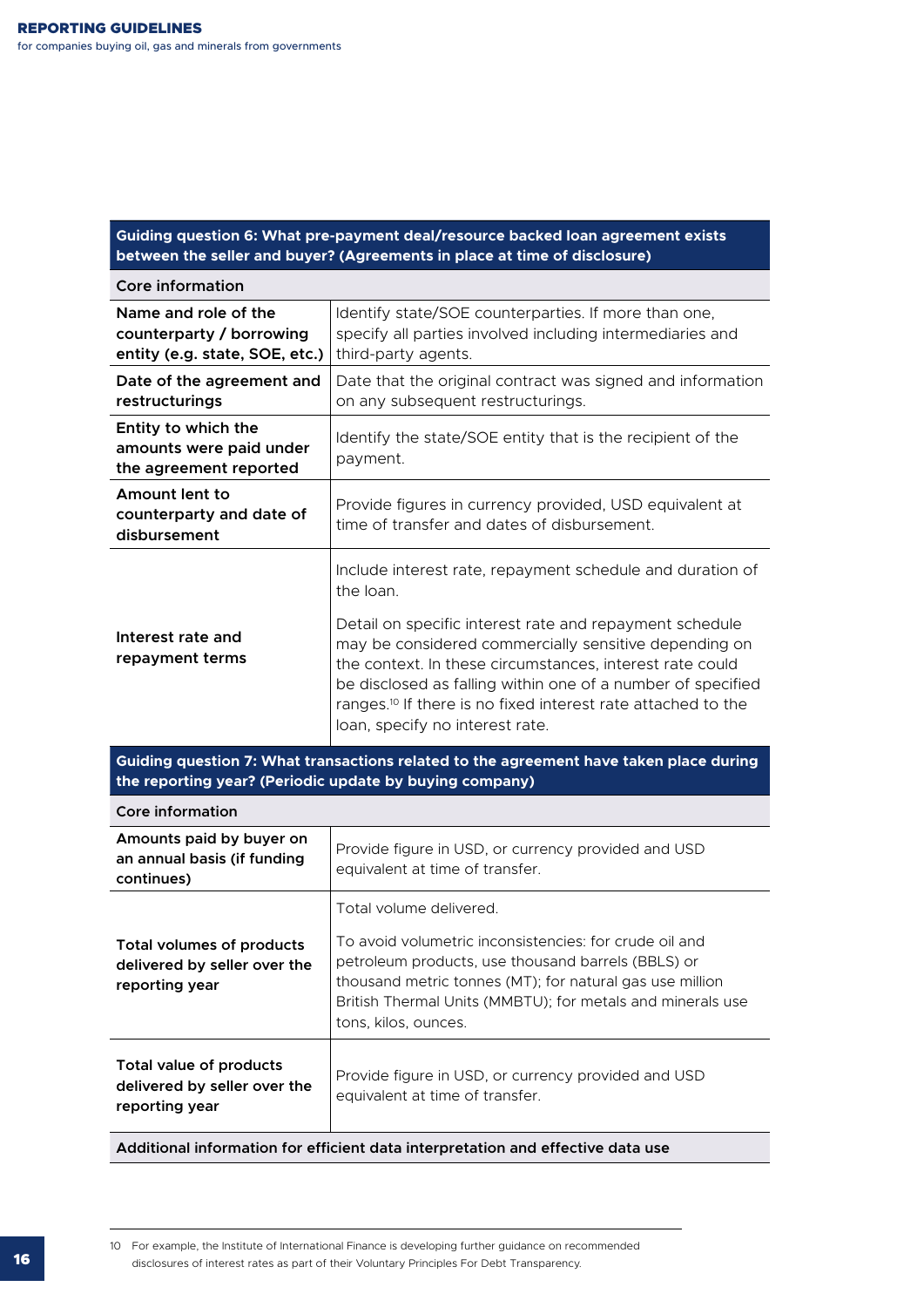| <b>Amounts outstanding</b>           | Provide figure in USD of amount left to be received under<br>the agreement until expiration, or relevant currency provided<br>and USD equivalent. Consider providing the date as of which<br>the outstanding amount was reported. |
|--------------------------------------|-----------------------------------------------------------------------------------------------------------------------------------------------------------------------------------------------------------------------------------|
| Any changes to the<br>repayment plan | Additional details could include changes to interest rate.                                                                                                                                                                        |

By disclosing that their purchases are part of such financing arrangements, buying companies have the opportunity to contextualize the structure and terms of the underlying loans. This will complement information host governments are expected to supply EITI on resource-backed borrowing. Buying companies should consult with host governments on aspects of the arrangements that may need to be kept confidential. The guidelines differentiate between new agreements and periodical updates of existing ones.



#### **Step 3: Data assurances**

An explanation of the procedures and underlying data assurances for the disclosed information can help users understand the basis for the information.

Buying companies can add to their disclosures a disclaimer stating that the information provided reflects the content of the agreements with the selling entities and the content of the bill of lading.<sup>11</sup> The disclosures could also include a reference to the EITI Standard (Requirement 4.2 c) and to the voluntary nature of the disclosures.

Buying companies are encouraged to:

• Include a disclaimer related to the types of data assurances that underlie the data, to help users understand the basis for the information.



#### **Step 4: Communicating disclosures to selling entities**

Communicating with the selling entity – whether in an EITI or in a non-EITI country - ahead of publishing data, sharing the text of the disclosure and asking for feedback is recommended for several reasons. By doing so, the buyer informs the business partner about the disclosure of potentially sensitive data,

<sup>11</sup> The EITI International Secretariat is available to assist buying companies in preparing their disclosures to ensure consistency with the guidelines.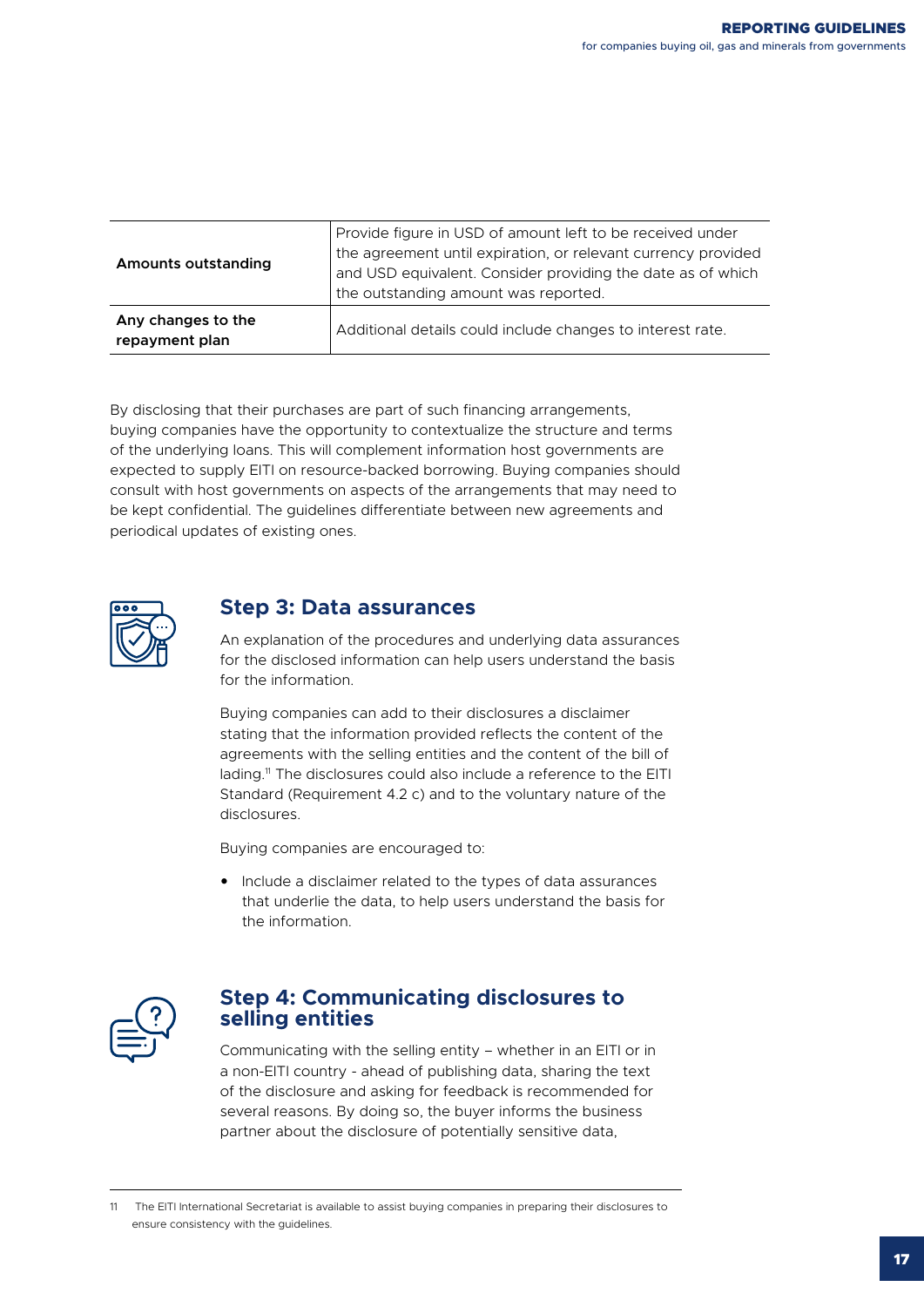often protected under non-disclosure clauses in sale-purchase agreements and may help clarifying and possibly avoiding violations of confidentiality clauses in the contracts. Further, sharing the disclosure with the selling entity may also help identifying and rectifying possible inaccuracies.<sup>12</sup>

Buying companies are encouraged to:

- Refer to the EITI's list of SOEs which shows where EITI Requirement 4.2 is applicable, where the state or SOE have explicitly or publicly stated their support for buyers disclosing information on the selling entity's sales, have reflected this in their general terms and conditions for the sale of commodities, or where disclosures of volumes and values of sales are already being made in cooperation with the seller.<sup>13</sup> Consider whether the selling entities have general terms and conditions allowing for the disclosures recommended by these guidelines.14
- Share the planned disclosures ahead of publication with selling entities, clarifying that the responsibility for assuring the quality of the data lies with the entity publishing the data.
- Allow selling entities the opportunity to respond and clarify if needed on a no objection basis.
- Consider formulating a disclosure policy to clearly communicate expectations around disclosures to clients and partners up front.



#### **Step 5: Presenting and publishing the data**

Buying companies are encouraged to disclose information in accordance with these guidelines on a regular basis, building on their existing reporting systems. This means disclosing information on payments for purchases of oil, gas and minerals through company reporting, either as part of financial reports, annual reports, integrated reports or responsibility reports at a group or subsidiary level. Some companies also produce "payments to government reports".

Companies with upstream activities engaging in trading may include their payments to governments for the purchase of oil, gas and/or mineral resources in their mandatory reports

<sup>12</sup> The EITI International Secretariat has a model letter for buying companies to selling entities available on request.

<sup>13</sup> The list is available on demand [\(commodity-trading@eiti.org\)](mailto:commodity-trading@eiti.org) and will be published on [eiti.org](http://eiti.org).

<sup>14</sup> The EITI is supporting SOEs in reviewing their General Terms and Conditions and provides guidance on model disclosure provisions.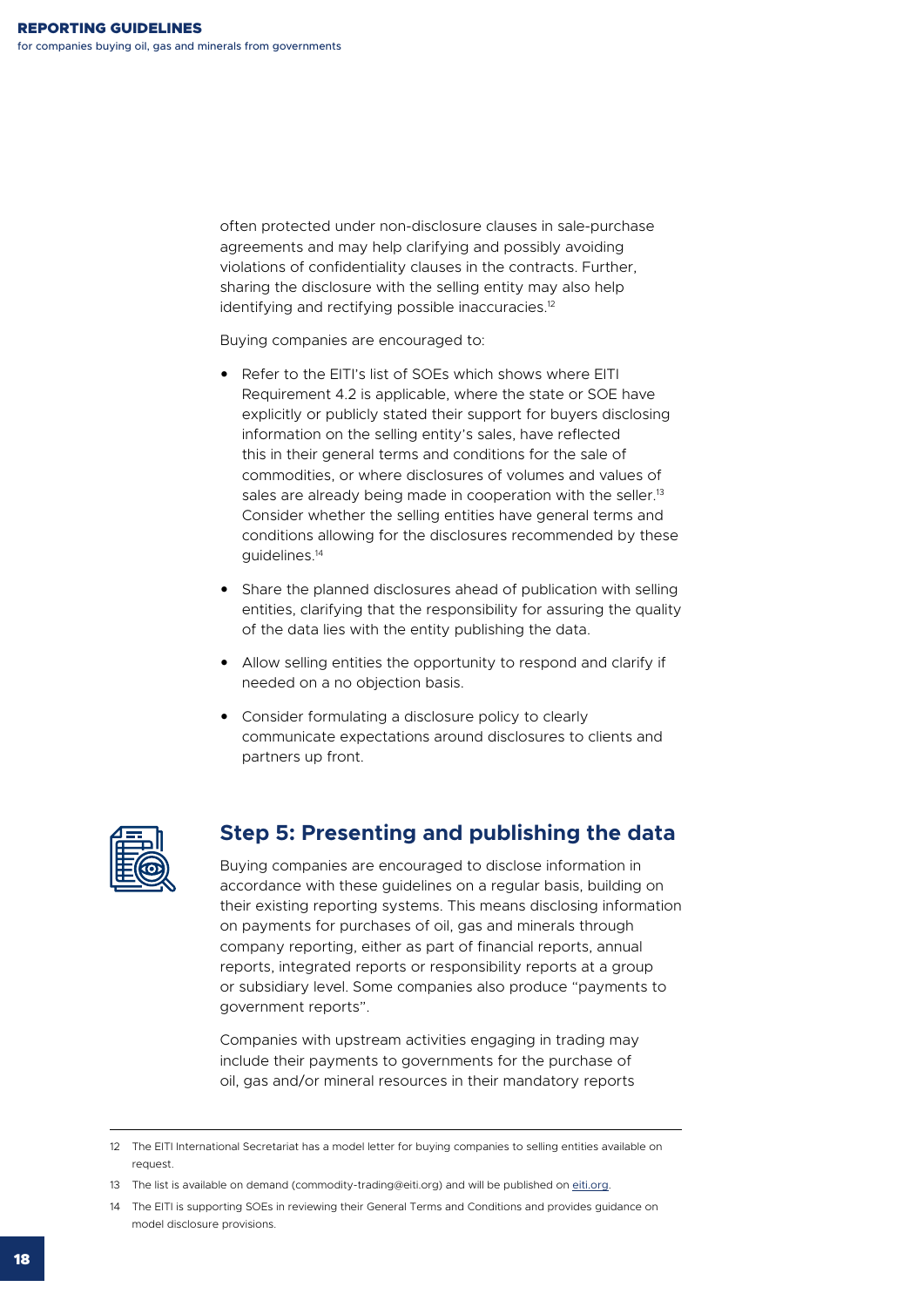of payments for upstream operations required under national legislation (for instance implementing the EU Accounting Directive, 2013).

Country EITI reporting can provide additional context, further granularity (e.g. data by sale/cargo in consultation with buying companies if this detail is not disclosed by buying companies) collate the sources where systematic disclosures can be found, and address any gaps and concerns about data quality.

With regard to the format of the disclosures, the template in Annex 1 may be used as a guide. As specified under Requirement 7.2 "Data accessibility and open data", information should be published under an open license, and users be made aware that information can be reused without prior consent and ideally be made accessible in CSV or Excel format. Likewise, data disclosed by buying companies should ideally be made available in an open data format to improve its accessibility. This would be in line with the EITI data policy, which aims at making information readily available and to encourage stakeholders to make effective use of it.15

Buying companies are encouraged to:

• Consider disclosing the information in an open data format (CSV or Excel) to facilitate use and analysis of data.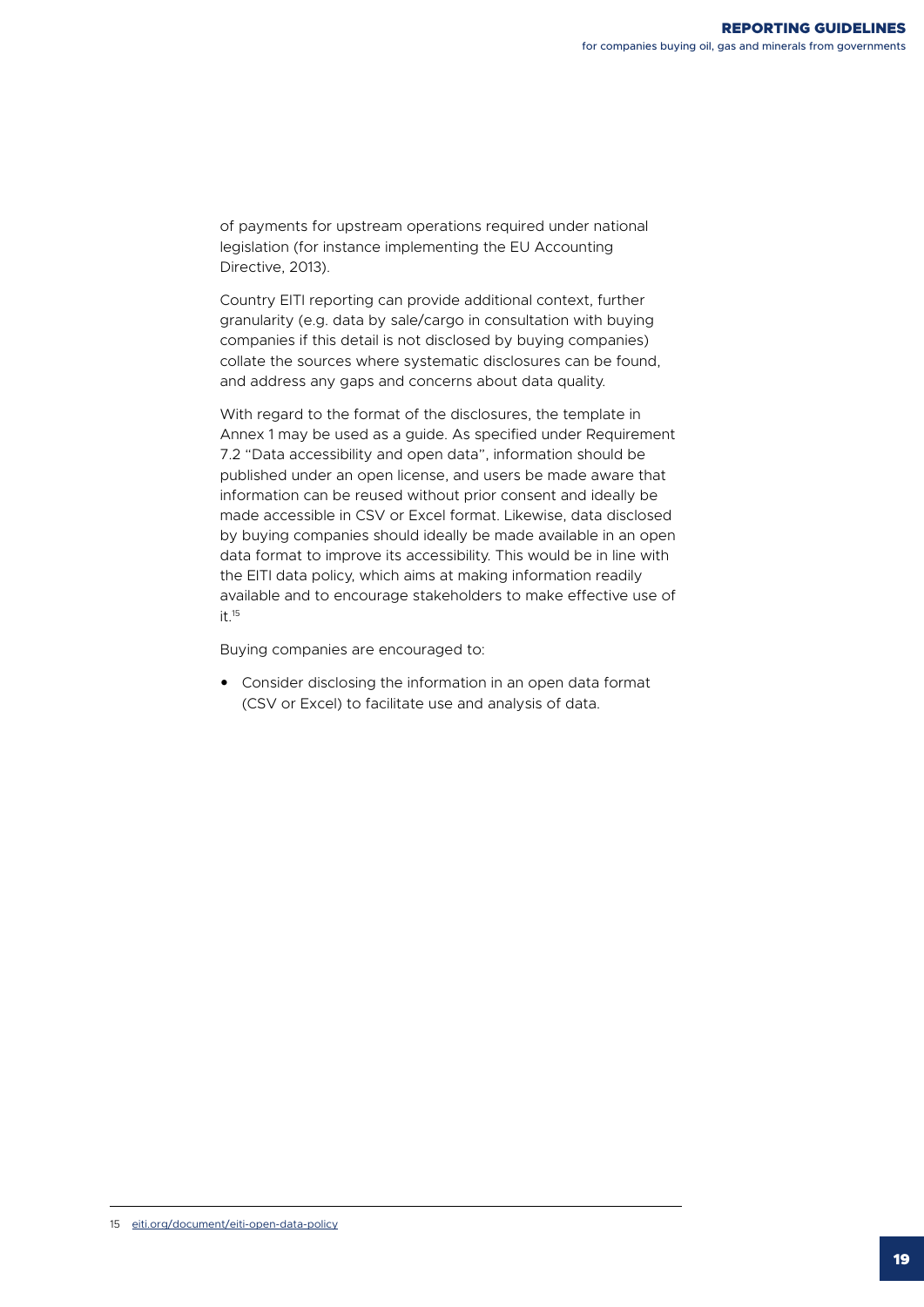### **Further resources**

- Annex 1: Reporting templates for buying companies: [eiti.org/document/](http://eiti.org/document/reporting-guidelines-for-companies-buying-oil-gas-minerals-from-governments) [reporting-guidelines-for-companies-buying-oil-gas-minerals-from](http://eiti.org/document/reporting-guidelines-for-companies-buying-oil-gas-minerals-from-governments)**[governments](http://eiti.org/document/reporting-guidelines-for-companies-buying-oil-gas-minerals-from-governments)**
- EITI webpage on commodity trading: [eiti.org/commodity-trading](http://eiti.org/commodity-trading)
- EITI Guidance Note 26 on reporting on first trades in oil: [eiti.org/GN26](http://eiti.org/GN26)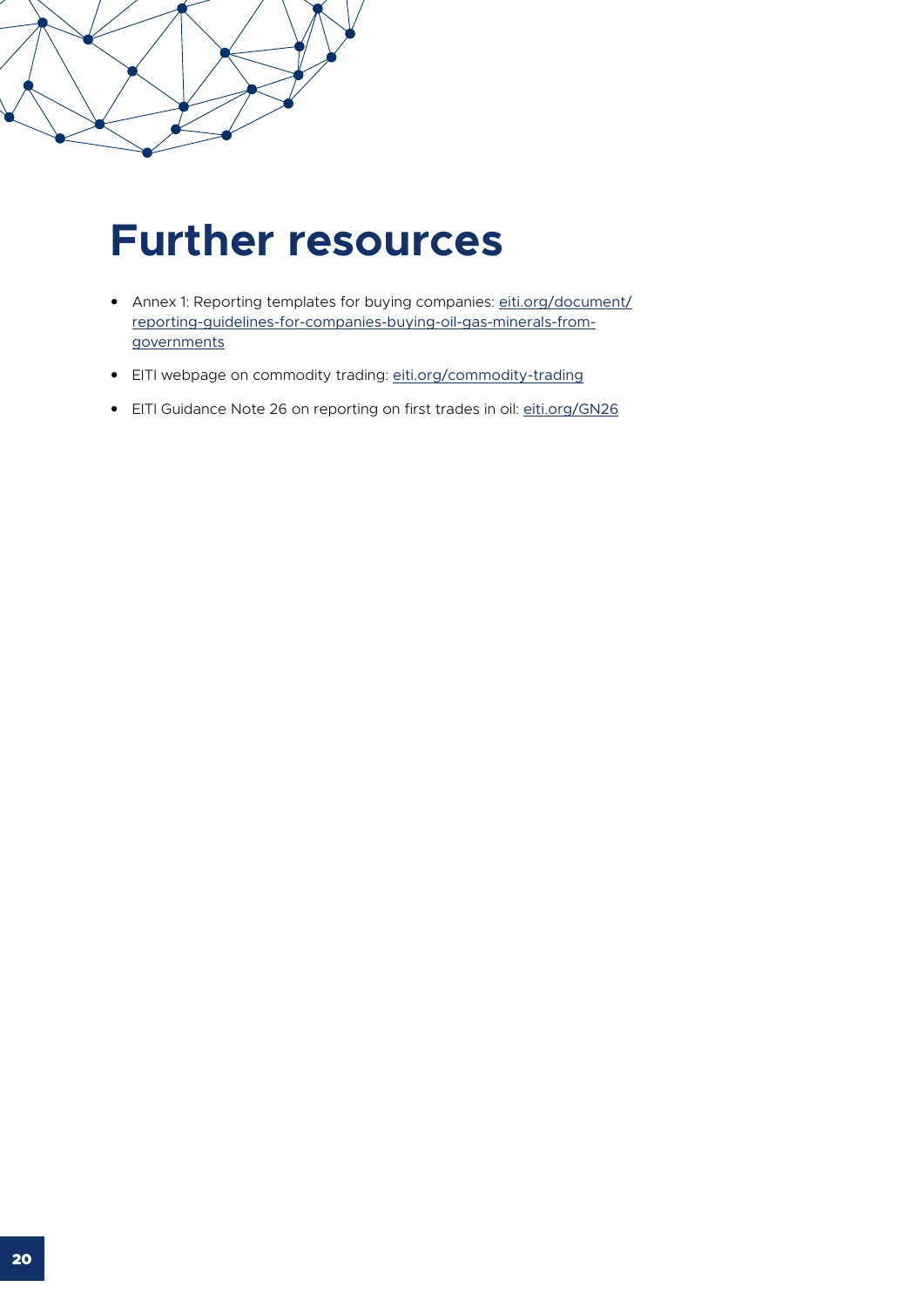